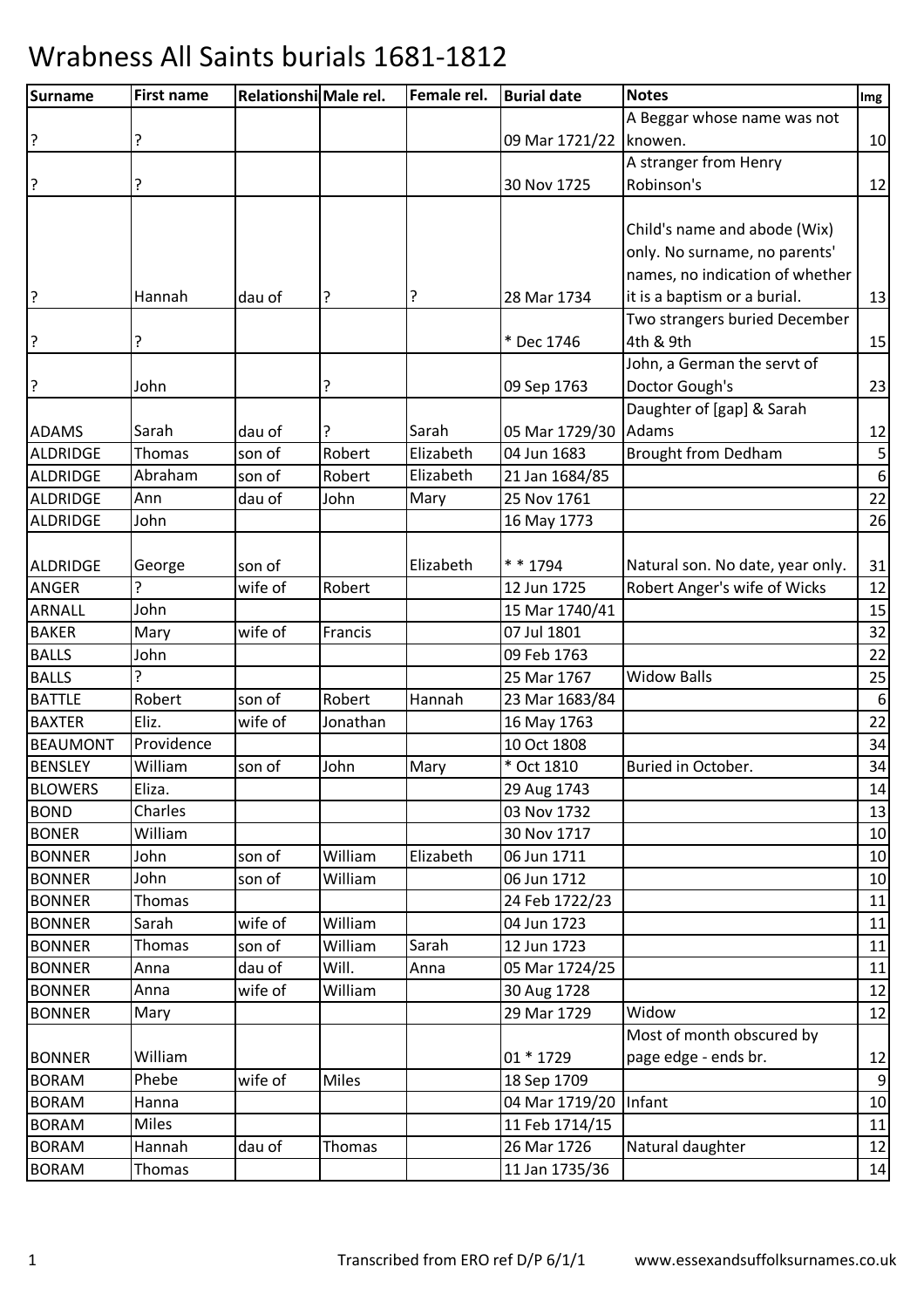| <b>Surname</b>   | <b>First name</b> | Relationshi Male rel. |         | Female rel. | <b>Burial date</b> | <b>Notes</b>                    | Img |
|------------------|-------------------|-----------------------|---------|-------------|--------------------|---------------------------------|-----|
|                  |                   |                       |         |             |                    | Judith & Mary Boram. Day of     |     |
| <b>BORAM</b>     | Judith            |                       |         |             | * Dec 1742         | burial not in register.         | 14  |
|                  |                   |                       |         |             |                    | Judith & Mary Boram. Day of     |     |
| <b>BORAM</b>     | Mary              |                       |         |             | * Dec 1742         | burial not in register.         | 14  |
|                  |                   |                       |         |             |                    |                                 |     |
|                  |                   |                       |         |             |                    | Abode: Ramsey. Dues paid. For   |     |
|                  |                   |                       |         |             |                    | the Ground & Service 6s 8d. For |     |
|                  |                   |                       |         |             |                    | Prayers 2s 6d. King's Duty upon |     |
| <b>BOREHAM</b>   | Mary              | wife of               | Samuel  |             | 23 Nov 1787        | the Entry in Register 3d.       | 30  |
| <b>BOREHAM</b>   | Samuel            |                       |         |             | 23 Jul 1805        | Aged 94.                        | 33  |
| <b>BORHAM</b>    | Rebecca           | wife of               | Tho.    |             | 04 Dec 1741        |                                 | 15  |
| <b>BRADBROOK</b> | John              |                       |         |             | 26 Jun 1781        |                                 | 28  |
| <b>BRADBROOK</b> | Samuel            |                       |         |             | 06 Jul 1783        | A pauper.                       | 29  |
| <b>BRADBROOK</b> | William           |                       |         |             | 01 Aug 1784        | A pauper                        | 29  |
|                  | Mary              |                       |         |             |                    |                                 |     |
| <b>BRADBROOK</b> | Farrington        |                       |         |             | 06 Aug 1797        |                                 | 31  |
| <b>BROOK</b>     | Robert            |                       |         |             | 27 Jul 1774        |                                 | 26  |
| <b>BROOKS</b>    | Robt.             |                       |         |             | 15 Nov 1780        |                                 | 28  |
|                  | Catharine         |                       |         |             |                    |                                 |     |
| <b>BROOKS</b>    | Pegrim            |                       |         |             | 19 Apr 1787        |                                 | 30  |
| <b>BROOKS</b>    | James             |                       |         |             | 18 Apr 1803        | Aged 85                         | 32  |
| <b>BROOKS</b>    | Catharine         | widow of              | James   |             | 03 Jan 1805        |                                 | 33  |
| <b>BUCKLE</b>    | Ann               | dau of                |         | Mary        | 10 Jun 1764        |                                 | 23  |
| <b>BULL</b>      | Lydia             | dau of                | Henry   | Mary        | 31 Aug 1748        |                                 | 16  |
| <b>BULL</b>      | Henry             | son of                | Henry   | Mary        | 02 Oct 1748        |                                 | 16  |
| <b>BULL</b>      | Henry             | son of                | Henry   | Mary        | 03 Oct 1749        |                                 | 17  |
| <b>BULL</b>      | Mary              | wife of               | Henry   |             | 17 Apr 1750        |                                 | 17  |
| <b>BULL</b>      | Mary              | wife of               | Henry   |             | 15 May 1755        |                                 | 19  |
| <b>BULL</b>      | Henry             |                       |         |             | 29 Nov 1760        |                                 | 21  |
| <b>BULL</b>      | Mary              |                       |         |             | 26 Jun 1778        |                                 | 27  |
| <b>BULL</b>      | Mary              |                       |         |             | 13 Aug 1781        |                                 | 28  |
| <b>BULLETOUT</b> | Mary              | wife of               | William |             | 30 Nov 1717        |                                 | 10  |
| <b>BULLETOUT</b> | John              |                       |         |             | 08 Feb 1721/22     |                                 | 10  |
| <b>BURRIDGE</b>  | Willm.            |                       |         |             | 11 Aug 1742        |                                 | 14  |
| <b>BURRIDGE</b>  | John              |                       |         |             | 07 Mar 1744/45     |                                 | 14  |
| <b>BURRIGE</b>   | James             |                       |         |             | 01 Nov 1748        |                                 | 16  |
| <b>BURRIGE</b>   | Nathaniel         |                       |         |             | 01 Aug 1755        | A boy                           | 19  |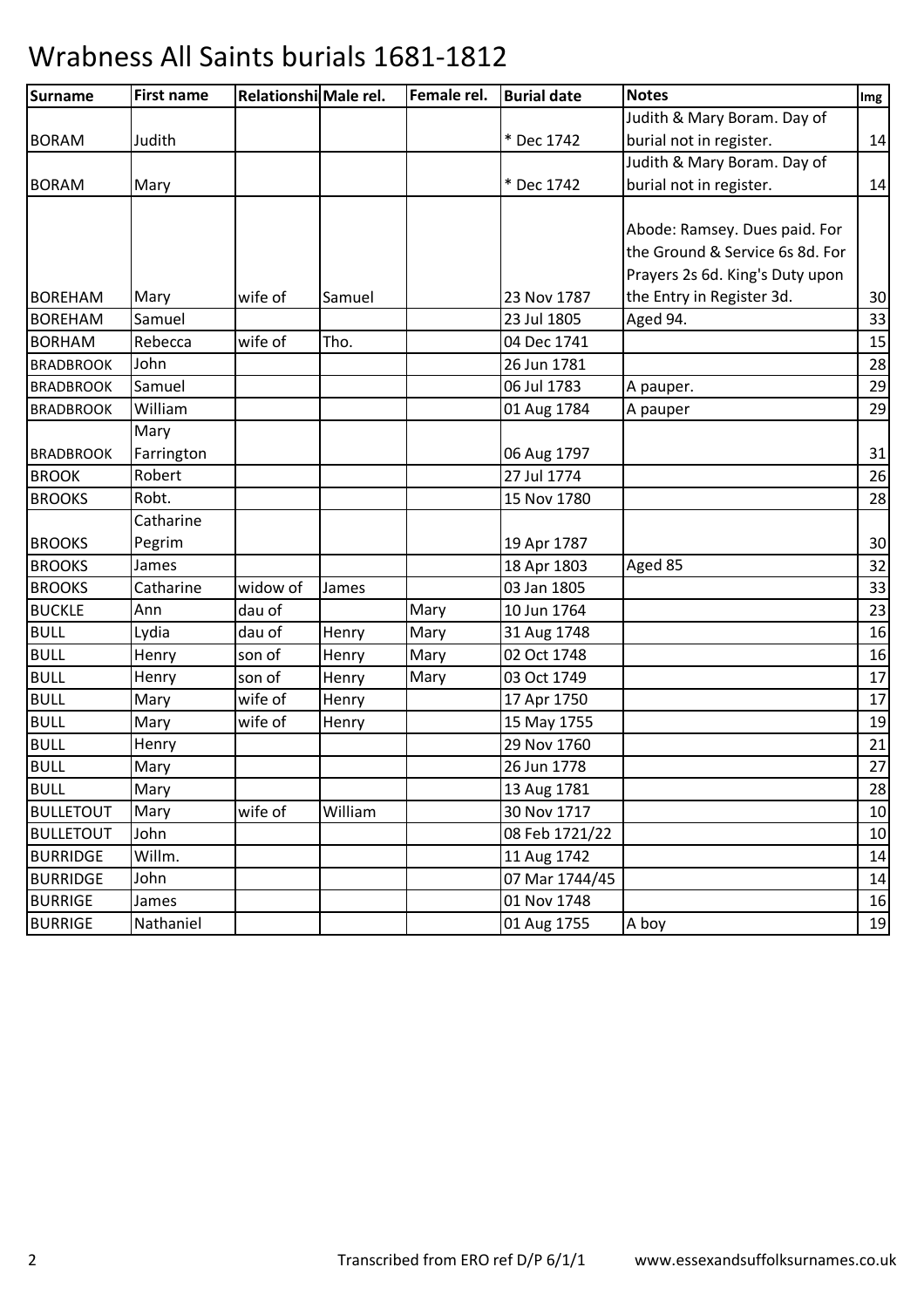| <b>Surname</b>                  | <b>First name</b>    | Relationshi Male rel. |         | Female rel. | <b>Burial date</b>            | <b>Notes</b>                                                                                                                                                                                                                                                                                                                                                                                                                                                   | Img      |
|---------------------------------|----------------------|-----------------------|---------|-------------|-------------------------------|----------------------------------------------------------------------------------------------------------------------------------------------------------------------------------------------------------------------------------------------------------------------------------------------------------------------------------------------------------------------------------------------------------------------------------------------------------------|----------|
|                                 |                      |                       |         |             |                               | Aged 38. Age at death from<br>transcription in back of parish<br>register of inscription on her<br>tomb. This said she died on 29<br>July, which might be a<br>misreading of June. It also says<br>she was the wife of Samuel<br>Campion (in same grave,<br>memorial says he died 21 Dec<br>1840, aged 71) Their daughter<br>Peggy Newton Campion was<br>buried in the same grave - she<br>died 11 Oct 1798 aged 23, but I<br>think this might be a misreading |          |
| <b>CAMPION</b>                  | Susanna              |                       |         |             | 02 Jul 1782                   | for Nov 1793.<br>Spinster. Transcription in back of<br>parish register of Campion<br>family grave - contains<br>Susannah, wife of Samuel, and<br>Samuel. Also contains one Peggy<br>Newton Campion, their<br>daughter, died 11 Oct 1798.<br>Might the date on the tomb                                                                                                                                                                                         | 28       |
| <b>CAMPION</b>                  | Margaret             |                       |         |             | 15 Nov 1793                   | have been misread for 11 Nov<br>1793?                                                                                                                                                                                                                                                                                                                                                                                                                          | 31       |
| <b>CAMPION</b>                  | George               | son of                | Samuel  | Hannah      | 08 Mar 1799                   |                                                                                                                                                                                                                                                                                                                                                                                                                                                                | 32       |
| <b>CAMPION</b>                  | Samuel               |                       |         |             | $* * 1811$                    | No date, year only. Old Samuel<br>Campion.                                                                                                                                                                                                                                                                                                                                                                                                                     | 34       |
| <b>CARINGTON</b>                | Martha               | wife of               | Timothy |             | 21 Jun 1710                   | Of Clackon Magna. Pd 6sh 8d                                                                                                                                                                                                                                                                                                                                                                                                                                    | 10       |
| CARRINGTON<br><b>CARRINGTON</b> | Bennet<br>Richard    | son of                | Richard |             | 08 Sep 1719<br>06 Mar 1721/22 | Mr Richard Carrington buried at<br><b>Bradfield</b>                                                                                                                                                                                                                                                                                                                                                                                                            | 10<br>10 |
| <b>CARRINGTON</b><br>CARRINGTON | Mary<br>Thos.        | wife of               | Richard |             | 16 Aug 1716<br>07 Nov 1781    | Wife of Mr Richard Carrington                                                                                                                                                                                                                                                                                                                                                                                                                                  | 11<br>28 |
| CHAMBERLAIN                     | Robt.                |                       |         |             | 06 Apr 1742                   | The elder, yeoman of Dimbols in                                                                                                                                                                                                                                                                                                                                                                                                                                | 14       |
| <b>CHISNAL</b>                  | John<br>Mary         |                       |         |             | 25 Apr 1805                   | this Parish. Aged 66.<br>No date. Appears at top of list                                                                                                                                                                                                                                                                                                                                                                                                       | 33       |
| <b>CHISNALL</b>                 | Yeldham              |                       |         |             | * * 1784                      | for 1784 burials                                                                                                                                                                                                                                                                                                                                                                                                                                               | 29       |
| <b>CHISNEL</b>                  | Benjamin Hail son of |                       | John    | Sarah       | 28 Dec 1811                   |                                                                                                                                                                                                                                                                                                                                                                                                                                                                | 34       |
| <b>CLARK</b>                    | John                 |                       |         |             | 15 Mar 1778                   |                                                                                                                                                                                                                                                                                                                                                                                                                                                                | 27       |
| <b>CLARKE</b>                   | Elizabeth            | dau of                | Robert  | Elizabeth   | 30 Nov 1765                   |                                                                                                                                                                                                                                                                                                                                                                                                                                                                | 24       |
| <b>CLARKE</b>                   | Elizabeth            |                       |         |             | 27 Dec 1767                   |                                                                                                                                                                                                                                                                                                                                                                                                                                                                | 25       |
| <b>CLARKE</b>                   | Robert               |                       |         |             | 05 Jul 1770                   |                                                                                                                                                                                                                                                                                                                                                                                                                                                                | 25       |
| <b>CLEMENTS</b>                 | Judith               | dau of                | George  |             | 17 Feb 1760                   |                                                                                                                                                                                                                                                                                                                                                                                                                                                                | 21       |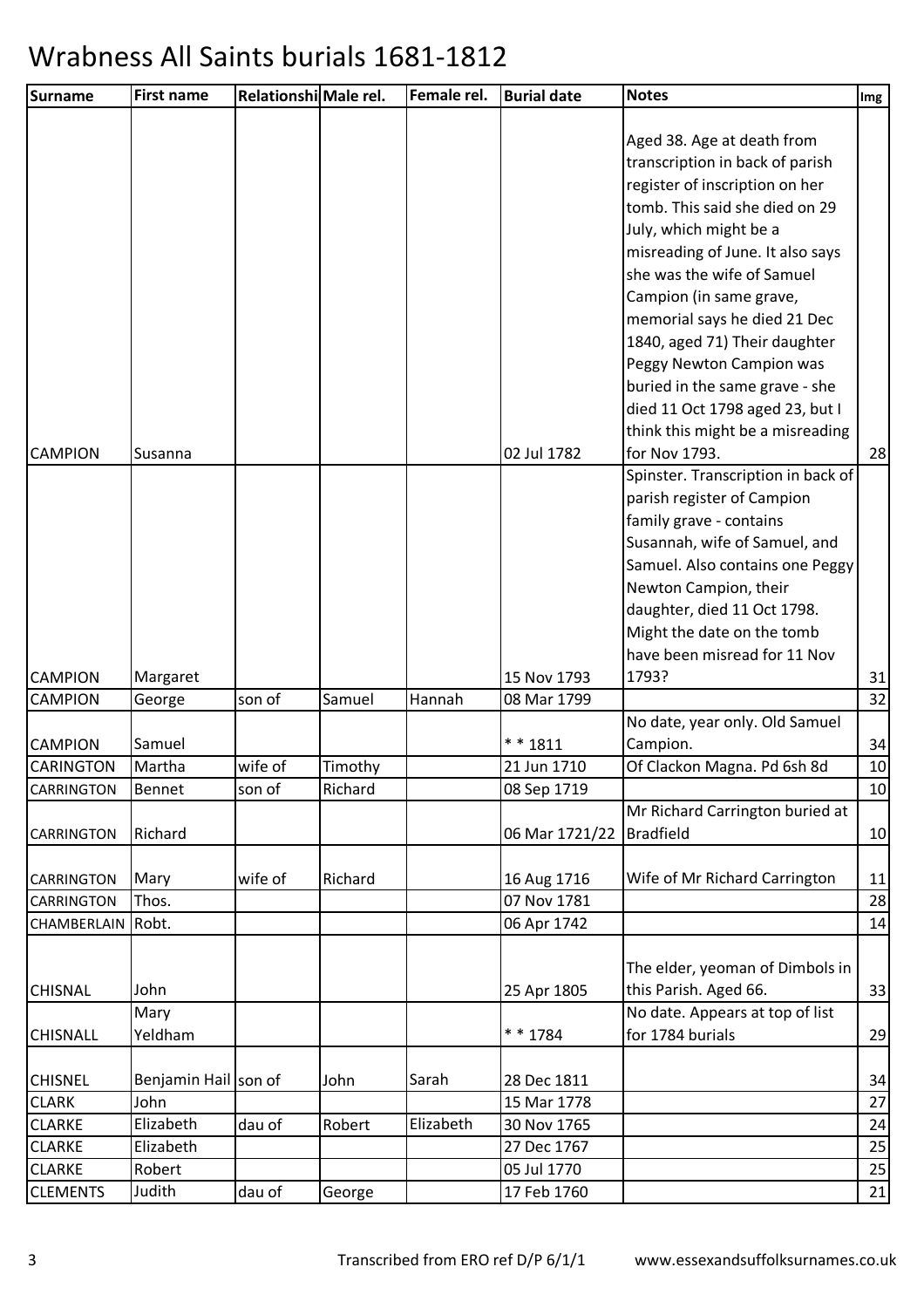| <b>Surname</b>   | <b>First name</b> | Relationshi Male rel. |           | Female rel. | <b>Burial date</b> | <b>Notes</b>                    | Img              |
|------------------|-------------------|-----------------------|-----------|-------------|--------------------|---------------------------------|------------------|
| <b>CLEMENTS</b>  | Willm.            | son of                | Geo.      | Judith      | 17 Aug 1761        |                                 | 21               |
| <b>CLEMENTS</b>  | Judith            | wife of               | George    |             | 16 Oct 1763        |                                 | 23               |
| <b>CLEMENTS</b>  | James             |                       |           |             | 11 Feb 1764        |                                 | 23               |
| <b>CLEMENTS</b>  | George            |                       |           |             | 02 Feb 1772        |                                 | 26               |
| <b>CLEMENTS</b>  | Mary              |                       |           |             | 09 Apr 1772        |                                 | 26               |
| <b>CLEMENTS</b>  | Rebecca           | dau of                | Philip    | Mary        | 21 May 1772        |                                 | 26               |
| <b>CLEMENTS</b>  | Sarah             |                       |           |             | 22 Feb 1776        |                                 | 27               |
| <b>CLEMENTS</b>  | Rebecca           |                       |           |             | 17 Feb 1784        |                                 | 29               |
| <b>CLERK</b>     | Jon.              | son of                | Miche     | Rebeccah    | 15 Jan 1683/84     |                                 | $\mathsf S$      |
| <b>COCKERELL</b> | Joseph            | son of                | Joseph    |             | 27 Jun 1719        |                                 | 10               |
| <b>COCKREL</b>   | Joseph            | son of                | Joseph    | Eliz.       | 30 Mar 1725        |                                 | 12               |
| <b>COCKRELL</b>  | Mary              | dau of                | Joseph    | Elizabeth   | 06 Oct 1723        |                                 | 11               |
| <b>COLLINS</b>   | Sarah             |                       |           |             | 10 Mar 1770        |                                 | 25               |
| <b>CONEY</b>     | George            |                       |           |             | 19 Sep 1685        | George Coney alias Conningham   | 6                |
| CONNINGHAM       | George            |                       |           |             | 19 Sep 1685        | George Coney alias Conningham   | 6                |
| <b>CONSTABLE</b> | Joseph            |                       |           |             | 14 Sep 1681        |                                 | $\mathsf S$      |
| <b>CONSTABLE</b> | Hannah            | dau of                | Nathaniel |             | 11 Apr 1682        | Abode: Ramsey                   | $\mathsf S$      |
| <b>COOK</b>      | Mary              | dau of                | Isaac     | Mary        | 06 May 1797        |                                 | 31               |
| COOK             | Mary              |                       |           |             | 09 Apr 1809        |                                 | 34               |
| <b>COPSEY</b>    | John              | son of                | Daniel    | Lydia       | 02 Apr 1741        | Not clear if baptism or burial. | 15               |
| <b>COPSEY</b>    | Danl.             |                       |           |             | 17 Oct 1768        |                                 | 15               |
| <b>COPSEY</b>    | Lydia             | wife of               | Daniel    |             | 27 Dec 1761        |                                 | 22               |
| <b>COPSEY</b>    | Maria             | dau of                | Danl.     | Martha      | 07 Aug 1773        |                                 | 26               |
| <b>COPSEY</b>    | Daniel            |                       |           |             | 15 Feb 1789        | A pauper                        | 30               |
| <b>COPSEY</b>    | Mary              |                       |           |             | 24 Jun 1795        |                                 | 31               |
| <b>COPSEY</b>    | Martha            |                       |           |             | 25 Sep 1805        | Widow. Aged 74                  | 33               |
| <b>COUSINS</b>   | Richard           |                       |           |             | 09 Jun 1690        | Householder                     | 6                |
| <b>COUSINS</b>   | Mary              | dau of                | Nathaniel | Susan       | 14 Dec 1722        |                                 | 11               |
| <b>COUSINS</b>   | Grace             |                       |           |             | 19 Jan 1728/29     |                                 | 12               |
| COWEY            | Thomas            | son of                | William   | Elizabeth   | 05 Apr 1689        | Son of William Cowey junior     | 6                |
| <b>COWEY</b>     | Abraham           | son of                | John      |             | 15 Jan 1705/6      |                                 | $\overline{9}$   |
| COWEY            | John              | son of                | John      |             | 17 May 1706        |                                 | $\boldsymbol{9}$ |
| COWEY            | Mercy             | dau of                | John      | Mercy       | 28 Jun 1706        |                                 | $\overline{9}$   |
| <b>COWEY</b>     | Elizabeth         | wife of               | William   |             | 18 May 1710        | Fees pd 6sh 8d. Abode: Wix      | 10               |
| COWEY            | Elizabeth         | dau of                | William   |             | 29 Oct 1710        | Pd 6sh 8d. Abode: Bradfield     | 10               |
| <b>COWEY</b>     | John              |                       |           |             | 26 Apr 1711        | Farmer of Wrabness Hall         | 10               |
| COWEY            | Mercy             | wife of               | John      |             | 02 May 1713        |                                 | 10               |
| COWEY            | Will.             | son of                | James     | Susan       | 19 Dec 1724        |                                 | 11               |
| <b>COWEY</b>     | Mary              | dau of                | James     | Susan       | 19 Apr 1728        |                                 | 12               |
| COWEY            | William           |                       |           |             | 19 Mar 1728/29     | Abode: Wix                      | 12               |
| <b>COWEY</b>     | William           | son of                | William   | Elizabeth   | 15 Nov 1732        |                                 | 13               |
| COWEY            | John              | son of                | William   | Elizabeth   | 17 Nov 1732        |                                 | 13               |
| COWEY            | Sarah             | dau of                | William   | Elizabeth   | 25 Nov 1732        |                                 | 13               |
| <b>COWEY</b>     | Elizabeth         |                       |           |             | 05 Dec 1732        | Widow                           | 13               |
| COWEY            | James             |                       |           |             | 02 Feb 1735/36     |                                 | 14               |
| <b>COWEY</b>     | James             | son of                | James     | Susan       | 19 May 1736        |                                 | 14               |
| <b>COWEY</b>     | Abraham           | son of                | Willm.    | Eliz.       | 02 Jul 1693        |                                 | 16               |
|                  |                   |                       |           |             |                    |                                 |                  |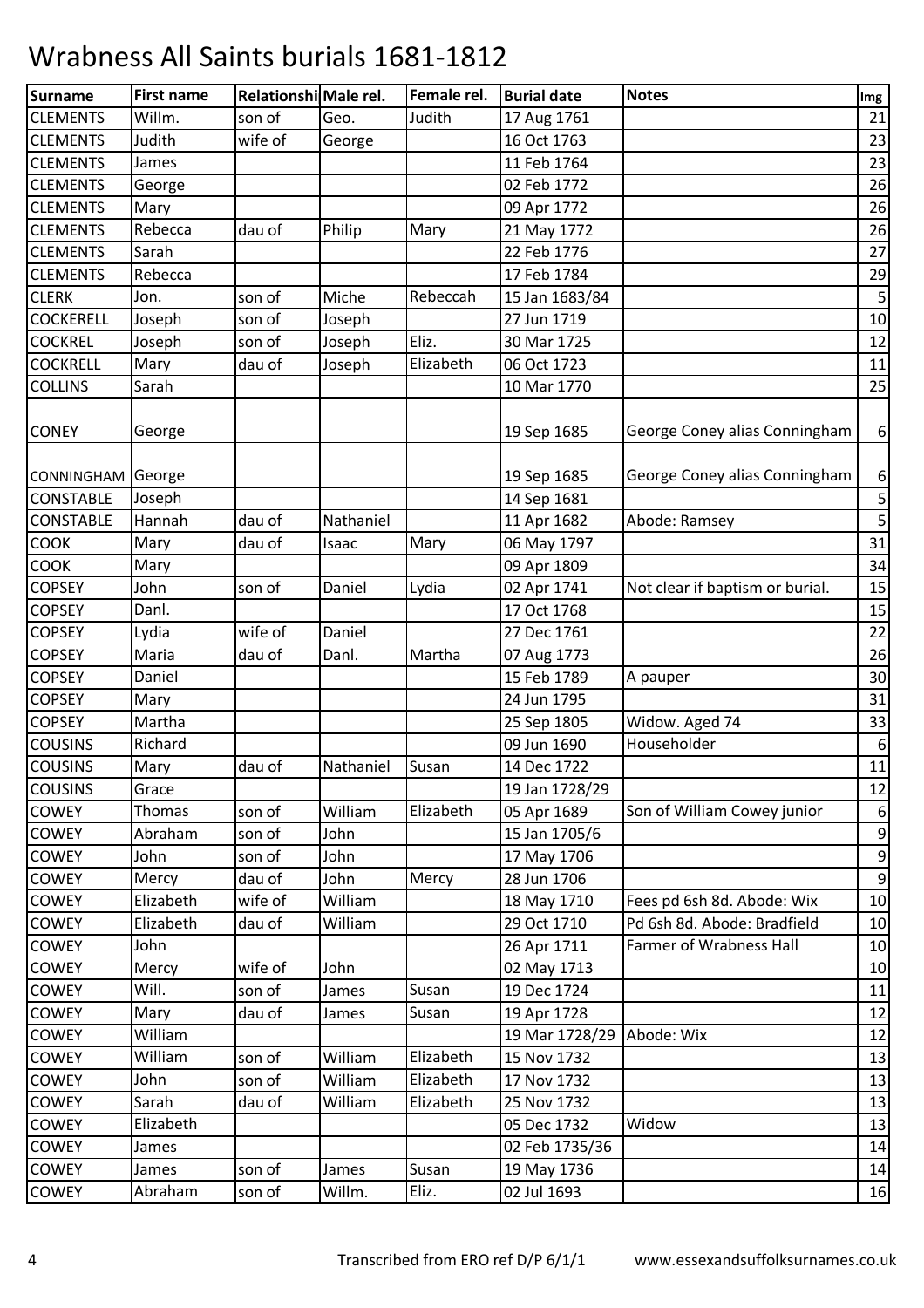| Surname           | <b>First name</b> | Relationshi Male rel. |          | Female rel. | <b>Burial date</b> | <b>Notes</b>                     | Img              |
|-------------------|-------------------|-----------------------|----------|-------------|--------------------|----------------------------------|------------------|
|                   |                   |                       |          |             |                    |                                  |                  |
|                   |                   |                       |          |             |                    | The son of John Cowey (an        |                  |
|                   |                   |                       |          |             |                    | infant still borne) & Mary his   |                  |
| <b>COWEY</b>      | ?                 | son of                | John     | Mary        | 02 Dec 1693        | wife. Buryed in or about 2 Dec.  | 16               |
|                   |                   |                       |          |             |                    | Wife of George Cunningham &      |                  |
|                   |                   |                       |          |             |                    | the mother of the aforesd Mary   |                  |
| CUNNINGHAM        | Alice             | wife of               |          |             | 23 Oct 1681        | Mathews (Mary buried 19 Oct)     | 5                |
| <b>CUTTIN</b>     | Willm.            |                       | George   |             | 26 Jul 1750        |                                  | 17               |
| <b>CUTTIN</b>     | Eliza             |                       |          |             | 11 Jul 1754        |                                  | 19               |
| <b>DAMSEL</b>     | John              | son of                | John     | Sarai       | 23 Aug 1684        |                                  | $\boldsymbol{6}$ |
| <b>DAMSEL</b>     | William           |                       |          |             | 04 May 1687        | Householder                      | $\boldsymbol{6}$ |
| <b>DAMSELL</b>    | John              |                       |          |             | 04 Dec 1691        | Householder                      | 16               |
| <b>DAVEY</b>      | Edward            |                       |          |             | 16 Jan 1806        |                                  | 33               |
| <b>DAVIE</b>      | Edward            | son of                | Edward   | Martha      | 17 May 1772        |                                  | 26               |
| <b>DAVY</b>       | Mary              | dau of                | Edward   | Martha      | 05 Jun 1779        |                                  | 28               |
| <b>DAVY</b>       | Marth             |                       |          |             | 20 Sep 1809        |                                  | 34               |
| DAY               | Anne              | wife of               | George   |             | 04 Feb 1712/13     | Wife of George Day senr          | 10               |
| <b>DAY</b>        | George            |                       |          |             | 25 Mar 1714        | George Day senr                  | 11               |
| DAY               | William           | son of                | Edward   | Susan       | 27 Jul 1793        | Pauper                           | 31               |
| <b>DE PHILL</b>   | Elizabeth         |                       |          |             | 01 Mar 1714/15     |                                  | $11\,$           |
| <b>DEALE</b>      | Mary              | wife of               | John     |             | 21 Feb 1684/85     |                                  | $\boldsymbol{6}$ |
| <b>DEMAID</b>     | James             | son of                | James    | Sarah       | 23 Aug 1765        |                                  | 24               |
| <b>DIXON</b>      | Elizabeth         | dau of                | Benjamin | Elizabeth   | 17 Apr 1777        |                                  | 27               |
|                   |                   |                       |          |             |                    | First name misspelt as "Bejamin" |                  |
| <b>DIXON</b>      | Bejamin           |                       |          |             | 29 Jan 1780        | in register                      | 28               |
| <b>DIXON</b>      | Elizabeth         |                       |          |             | 28 Mar 1780        |                                  | 28               |
| <b>DOUBLE</b>     | Thos.             |                       |          |             | 29 Mar 1779        | Infant                           | 28               |
| <b>EASTWOOD</b>   | Mary              | dau of                | Wm       | Mary        | 11 Mar 1704/5      |                                  | $\overline{7}$   |
| <b>EASTWOOD</b>   | Mary              | wife of               | William  |             | 15 May 1705        |                                  | $\overline{7}$   |
| <b>EASTWOOD</b>   | Wm.               | son of                | William  |             | 22 Apr 1708        |                                  | 9                |
| <b>EDWARDS</b>    | John              | son of                | William  | Sarai       | 07 Aug 1684        |                                  | $\boldsymbol{6}$ |
|                   |                   |                       |          |             |                    |                                  |                  |
|                   |                   |                       |          |             |                    | Son of the aforesd. Not clear    |                  |
|                   |                   |                       |          |             |                    | what record this refers to -     |                  |
|                   |                   |                       |          |             |                    | immediately before this entry is |                  |
|                   |                   |                       |          |             |                    | the burial of Mary wife of John  |                  |
|                   |                   |                       |          |             |                    | Deale (21 Feb 1684/5). Five      |                  |
|                   |                   |                       |          |             |                    | entries earlier is the burial of |                  |
|                   |                   |                       |          |             |                    | John son of William & Sarai      |                  |
| <b>EDWARDS</b>    | Willm.            |                       |          |             | 16 Feb 1684/85     | Edwards on 7 Aug 1684.           | $\boldsymbol{6}$ |
| <b>ELY</b>        | Sarah             | wife of               | Samuel   |             | 31 May 1792        | A pauper                         | 31               |
|                   |                   |                       |          |             |                    | Daughter of Samuel Ely, a        |                  |
| <b>ELY</b>        | Mary              | dau of                | Samuel   |             | 18 Sep 1792        | widower                          | 31               |
| <b>EVERITT</b>    | James             | son of                | James    | Elizabeth   | 29 Feb 1804        | (baptised 18 Feb)                | 33               |
| <b>FARINGTON</b>  | Thomas            | son of                |          |             | 06 Mar 1732/33     |                                  | 13               |
| <b>FARRINGTON</b> | George            |                       | Thos.    | Mary        | 02 May 1762        |                                  | 22               |
| <b>FARRINGTON</b> | James             | son of                | Thos.    | Mary        | 27 May 1763        |                                  | 23               |
| <b>FARRINGTON</b> | George            | son of                | Thos.    | Mary        | 27 May 1763        |                                  | 23               |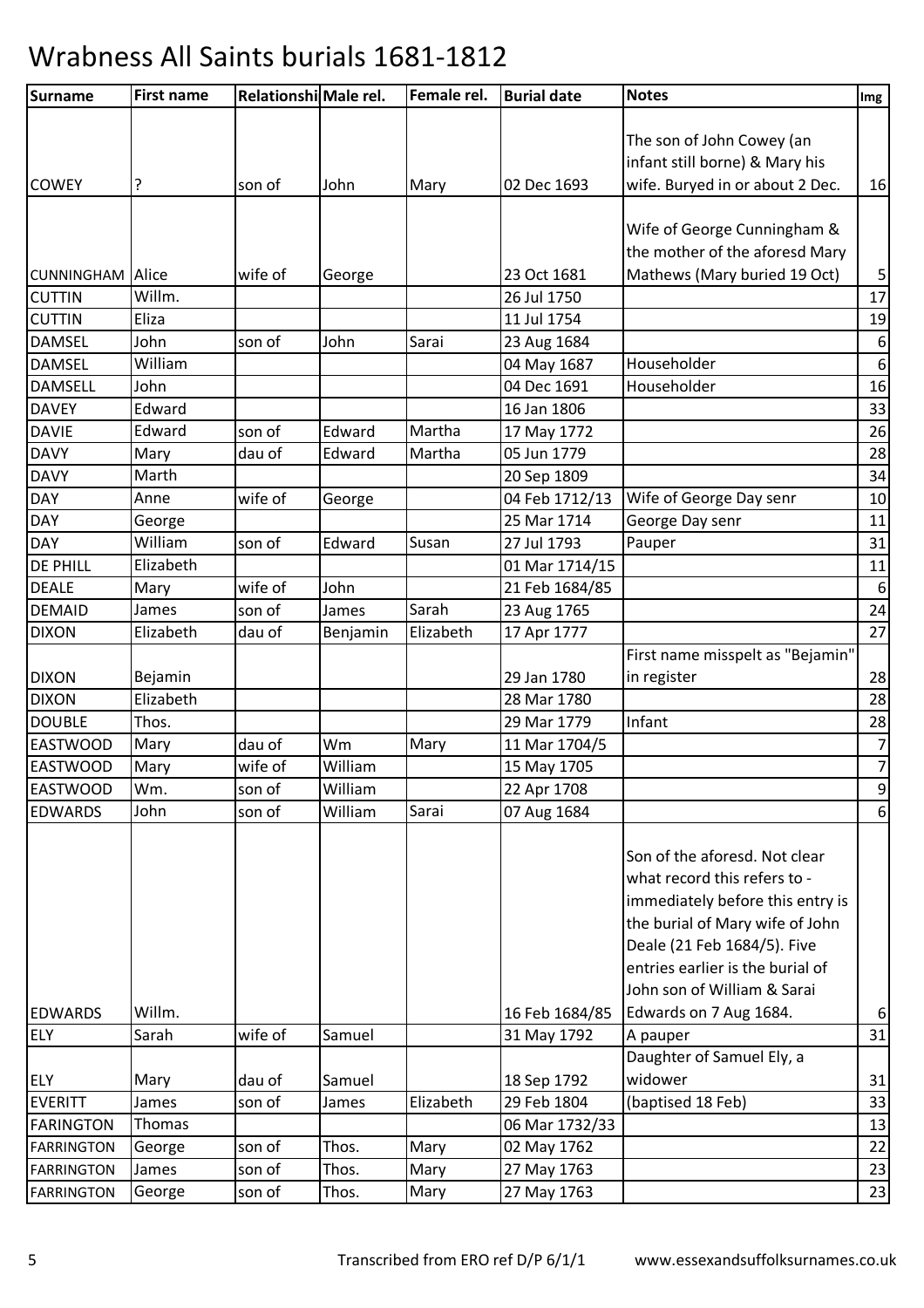| <b>Surname</b>    | <b>First name</b> | Relationshi Male rel. |         | Female rel. | <b>Burial date</b> | <b>Notes</b>                                                                                                                                                                                                                                                                             | Img              |
|-------------------|-------------------|-----------------------|---------|-------------|--------------------|------------------------------------------------------------------------------------------------------------------------------------------------------------------------------------------------------------------------------------------------------------------------------------------|------------------|
| <b>FARRINGTON</b> | George            | son of                | Thos.   | Mary        | 18 Dec 1769        |                                                                                                                                                                                                                                                                                          | 25               |
| <b>FARRINGTON</b> | Thos.             |                       |         |             | 02 Aug 1780        |                                                                                                                                                                                                                                                                                          | 28               |
| <b>FARRINGTON</b> | Thomas            |                       |         |             | 16 Jan 1793        |                                                                                                                                                                                                                                                                                          | 31               |
| <b>FARRINGTON</b> | Hannah            | wife of               | William |             | 20 Jul 1799        |                                                                                                                                                                                                                                                                                          | 32               |
| <b>FARRINGTON</b> | William           | son of                | William |             | 13 Mar 1801        |                                                                                                                                                                                                                                                                                          | 32               |
| <b>FENN</b>       | James             | son of                | Isaac   | Sarah       | 25 Oct 1760        |                                                                                                                                                                                                                                                                                          | 21               |
| <b>FENN</b>       | Ann               |                       |         |             | 26 Jun 1776        | Child                                                                                                                                                                                                                                                                                    | 27               |
| <b>FENN</b>       | Sarah             | wife of               | Isaac   |             | 23 Nov 1779        |                                                                                                                                                                                                                                                                                          | 28               |
| <b>FENN</b>       | Isaac             |                       |         |             | 20 Dec 1779        |                                                                                                                                                                                                                                                                                          | 28               |
| <b>FLETCHER</b>   | John              |                       |         |             | 13 Sep 1691        | A stranger came from Dengie in<br>Dengie Hundred                                                                                                                                                                                                                                         | $\boldsymbol{6}$ |
| <b>FOX</b>        | William           |                       |         |             | 29 Apr 1778        |                                                                                                                                                                                                                                                                                          | 27               |
| <b>FOX</b>        | John              |                       |         |             | 25 Apr 1807        | Aged 79                                                                                                                                                                                                                                                                                  | 34               |
| <b>FROST</b>      | Edward            |                       |         |             | 10 Nov 1689        | Householder                                                                                                                                                                                                                                                                              | 6                |
| <b>FROST</b>      | John              | son of                | Edward  | Anne        | 16 Mar 1689/90     |                                                                                                                                                                                                                                                                                          | $\boldsymbol{6}$ |
| <b>FROST</b>      | Edward            |                       |         |             | 17 Mar 1696/97     |                                                                                                                                                                                                                                                                                          | 16               |
| <b>GARNHAM</b>    | Edward            | son of                | John    | Mary        | 13 Apr 1731        |                                                                                                                                                                                                                                                                                          | 13               |
| <b>GERLIN</b>     | John              |                       |         |             | 24 Mar 1726/27     |                                                                                                                                                                                                                                                                                          | 12               |
| <b>GIRLEN</b>     | Easter            | wife of               | John    |             | 28 Aug 1720        |                                                                                                                                                                                                                                                                                          | 10               |
| <b>GIRLIN</b>     | Mary              |                       |         |             | 22 Mar 1708/9      | A child                                                                                                                                                                                                                                                                                  | $\overline{9}$   |
| <b>GIRLIN</b>     | Martha            | dau of                | John    | Martha      | 18 Mar 1757        |                                                                                                                                                                                                                                                                                          | 20               |
| <b>GIRLING</b>    | John              |                       |         |             | 26 Jul 1766        |                                                                                                                                                                                                                                                                                          | 24               |
|                   |                   |                       |         |             |                    | John, a German the servt of                                                                                                                                                                                                                                                              |                  |
| <b>GOUGH</b>      | John              |                       | ?       |             | 09 Sep 1763        | Doctor Gough's                                                                                                                                                                                                                                                                           | 23               |
| <b>GOUGH</b>      | Maurice           |                       |         |             | 28 Feb 1784        | Aged 68. Maurice Gough DD.<br>Rector of this Parish, & Vicar of<br>Little Clacton, died 21st<br>February, & was buried the 28th,<br>in the Chancel of this Church.<br>(age at death from transcription<br>in back of parish register from<br>transcription of memorial in the<br>church) | 29               |
|                   |                   |                       |         |             |                    | Widow of Maurice Gough DD,<br>late Rector of this Parish, died<br>Jany. 4th aged 50 years; & was<br>buried by the Side of her late<br>Husband, in the Vault across the                                                                                                                   |                  |
| <b>GOUGH</b>      | Margaret          | widow of              | Maurice |             | 10 Jan 1792        | Chancel of this Church                                                                                                                                                                                                                                                                   | 31               |
| <b>GREEN</b>      | Ann               | dau of                | Joseph  |             | 13 May 1706        |                                                                                                                                                                                                                                                                                          | $\overline{9}$   |
| <b>GREEN</b>      | Mary              | dau of                | Joseph  |             | 02 Nov 1707        |                                                                                                                                                                                                                                                                                          | $\overline{9}$   |
| <b>GREEN</b>      | Mary              | dau of                | Joseph  |             | 22 Jan 1716/17     | Mary the wife and Mary the<br>daughter of                                                                                                                                                                                                                                                | 11               |
|                   |                   |                       |         |             |                    | Mary the wife and Mary the                                                                                                                                                                                                                                                               |                  |
| <b>GREEN</b>      | Mary              | wife of               | Joseph  |             | 22 Jan 1716/17     | daughter of                                                                                                                                                                                                                                                                              | 11               |
| <b>GREEN</b>      | Ann               | dau of                | Joseph  | Elizabeth   | 17 Sep 1723        |                                                                                                                                                                                                                                                                                          | 11               |
| <b>GREEN</b>      | Joseph            |                       |         |             | 14 May 1725        |                                                                                                                                                                                                                                                                                          | 12               |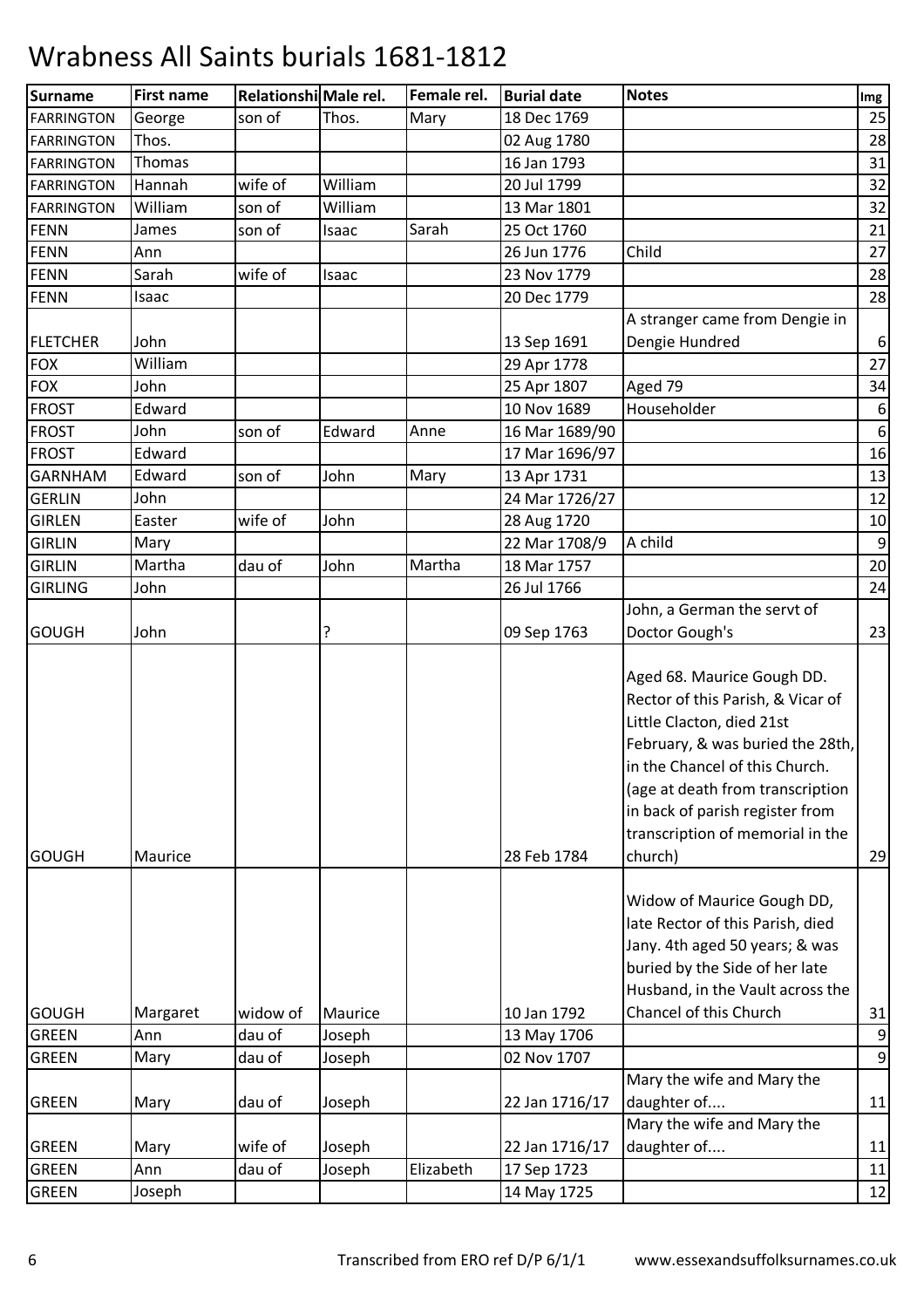| Surname         | <b>First name</b> | Relationshi Male rel. |         | Female rel. | <b>Burial date</b> | <b>Notes</b>                                                                                                                                                                                                                           | Img         |
|-----------------|-------------------|-----------------------|---------|-------------|--------------------|----------------------------------------------------------------------------------------------------------------------------------------------------------------------------------------------------------------------------------------|-------------|
| <b>GREEN</b>    | Ann               | dau of                | John    | Mary        | 14 Aug 1736        |                                                                                                                                                                                                                                        | 14          |
| <b>GREEN</b>    | Mary              |                       |         |             | 16 Sep 1743        |                                                                                                                                                                                                                                        | 14          |
|                 |                   |                       |         |             |                    |                                                                                                                                                                                                                                        |             |
|                 |                   |                       |         |             |                    | Wife of Thomas Gurling jun.                                                                                                                                                                                                            |             |
| <b>GURLING</b>  | Elizabeth         | wife of               | Thomas  |             | 22 Dec 1681        | Buried with her new born child.                                                                                                                                                                                                        | $\mathsf S$ |
|                 |                   |                       |         |             |                    | Thomas Gurling senior,                                                                                                                                                                                                                 |             |
| GURLING         | Thomas            |                       |         |             | 05 Jan 1681/82     | householder                                                                                                                                                                                                                            | $\mathsf S$ |
| <b>HAM</b>      | Catharine         | wife of               | Israel  |             | 08 Apr 1717        |                                                                                                                                                                                                                                        | 11          |
| <b>HAM</b>      | Hannah            | dau of                | James   | Sarah       | 10 Nov 1761        |                                                                                                                                                                                                                                        | 22          |
| <b>HAM</b>      | Sarah             | dau of                | James   | Sarah       | 25 Jan 1762        |                                                                                                                                                                                                                                        | 22          |
| <b>HAM</b>      | John              | son of                | James   | Sarah       | 13 Jul 1764        |                                                                                                                                                                                                                                        | 23          |
| HAM             | James             |                       |         |             | 08 Dec 1771        |                                                                                                                                                                                                                                        | 26          |
| <b>HAM</b>      | Sarah             | dau of                |         | ŗ           | 02 Sep 1773        | Daughter of the widow Ham                                                                                                                                                                                                              | 26          |
| <b>HAM</b>      | William           | son of                | William | Anne        | 09 Apr 1790        |                                                                                                                                                                                                                                        | 30          |
| <b>HAM</b>      | Anne              | dau of                | Israel  | Elizabeth   | 24 Oct 1790        |                                                                                                                                                                                                                                        | 30          |
| <b>HAM</b>      | Sarah             |                       |         |             | 06 Mar 1796        | Widow                                                                                                                                                                                                                                  | 31          |
| HAM             | Elizabeth         | wife of               | Israel  |             | 17 Jun 1798        |                                                                                                                                                                                                                                        | 32          |
| <b>HAM</b>      | Sarah             |                       |         |             | 11 Jan 1809        |                                                                                                                                                                                                                                        | 34          |
| <b>HAM</b>      | John              | son of                | Israel  | Elizabeth   | *Feb 1810          | Buried in February.                                                                                                                                                                                                                    | 34          |
| <b>HAM</b>      | Elizabeth         | dau of                | Willm.  | Ann         | * Mar 1810         | <b>Buried in March</b>                                                                                                                                                                                                                 | 34          |
|                 |                   |                       |         | Margaret    |                    | Died on June 30th, aged 3                                                                                                                                                                                                              |             |
| <b>HARRISON</b> | Robert            | son of                | John    | Mary        | 03 Jul 1798        | months                                                                                                                                                                                                                                 | 32          |
|                 |                   |                       |         | Margaret    |                    |                                                                                                                                                                                                                                        |             |
| <b>HARRISON</b> | Thomas            | son of                | John    | Mary        | 28 Jan 1803        | Died 24 January                                                                                                                                                                                                                        | 32          |
| <b>HARRISON</b> | John              |                       |         |             | 20 Jul 1808        | LLB. Rector of this Parish died<br>16th July & was buried the 20th<br>in the chancel of this Church.<br>(Transcription in the back of the<br>parish register of memorial<br>inscription in the church gives<br>his age at death as 54) | 34          |
|                 |                   |                       |         |             |                    | The mother's name "Anna" was                                                                                                                                                                                                           |             |
|                 |                   |                       |         |             |                    | added in later, squeezed in front                                                                                                                                                                                                      |             |
| <b>HARVEY</b>   | Joh.              | son of                | John    | Anna Rose   | 19 Mar 1772        | of "Rose".                                                                                                                                                                                                                             | 26          |
| <b>HARVEY</b>   | Eliz.             | dau of                | Thos.   | Eliz.       | 07 Dec 1773        |                                                                                                                                                                                                                                        | 26          |
| <b>HARWARD</b>  | Elizabeth         |                       |         |             | 22 Apr 1812        | Old Mrs Elizabeth Harward                                                                                                                                                                                                              | 34          |
| <b>HARWOOD</b>  | James             | son of                | Edwd.   | Sus.        | 10 Jul 1740        |                                                                                                                                                                                                                                        | 15          |
| <b>HARWOOD</b>  | Susanna           | wife of               | Edward  |             | 06 Oct 1750        |                                                                                                                                                                                                                                        | 17          |
| <b>HARWOOD</b>  | Tho.              | son of                |         | Susanna     | 26 May 1751        | Natural son                                                                                                                                                                                                                            | 18          |
| <b>HARWOOD</b>  | Edward            |                       |         |             | 05 Nov 1771        |                                                                                                                                                                                                                                        | 26          |
| <b>HARWOOD</b>  | Edward            |                       |         |             | 31 Dec 1808        |                                                                                                                                                                                                                                        | 34          |
| <b>HATT</b>     | Mary              | dau of                | Joseph  | Hannah      | 22 Apr 1760        | Had been baptised 20 Apr.                                                                                                                                                                                                              | 21          |
| <b>HATT</b>     | Joseph            |                       |         |             | 23 Apr 1769        |                                                                                                                                                                                                                                        | 25          |
| <b>HEDGE</b>    | Mary              | wife of               | George  |             | 30 May 1753        |                                                                                                                                                                                                                                        | 18          |
| <b>HEDGE</b>    | Mary              | wife of               | George  |             | 05 Jul 1773        |                                                                                                                                                                                                                                        | 26          |
| <b>HEDGE</b>    | George            |                       |         |             | 24 Aug 1786        |                                                                                                                                                                                                                                        | 29          |
| <b>HEMPSON</b>  | Phillip           |                       |         |             | 12 Feb 1732/33     |                                                                                                                                                                                                                                        | 13          |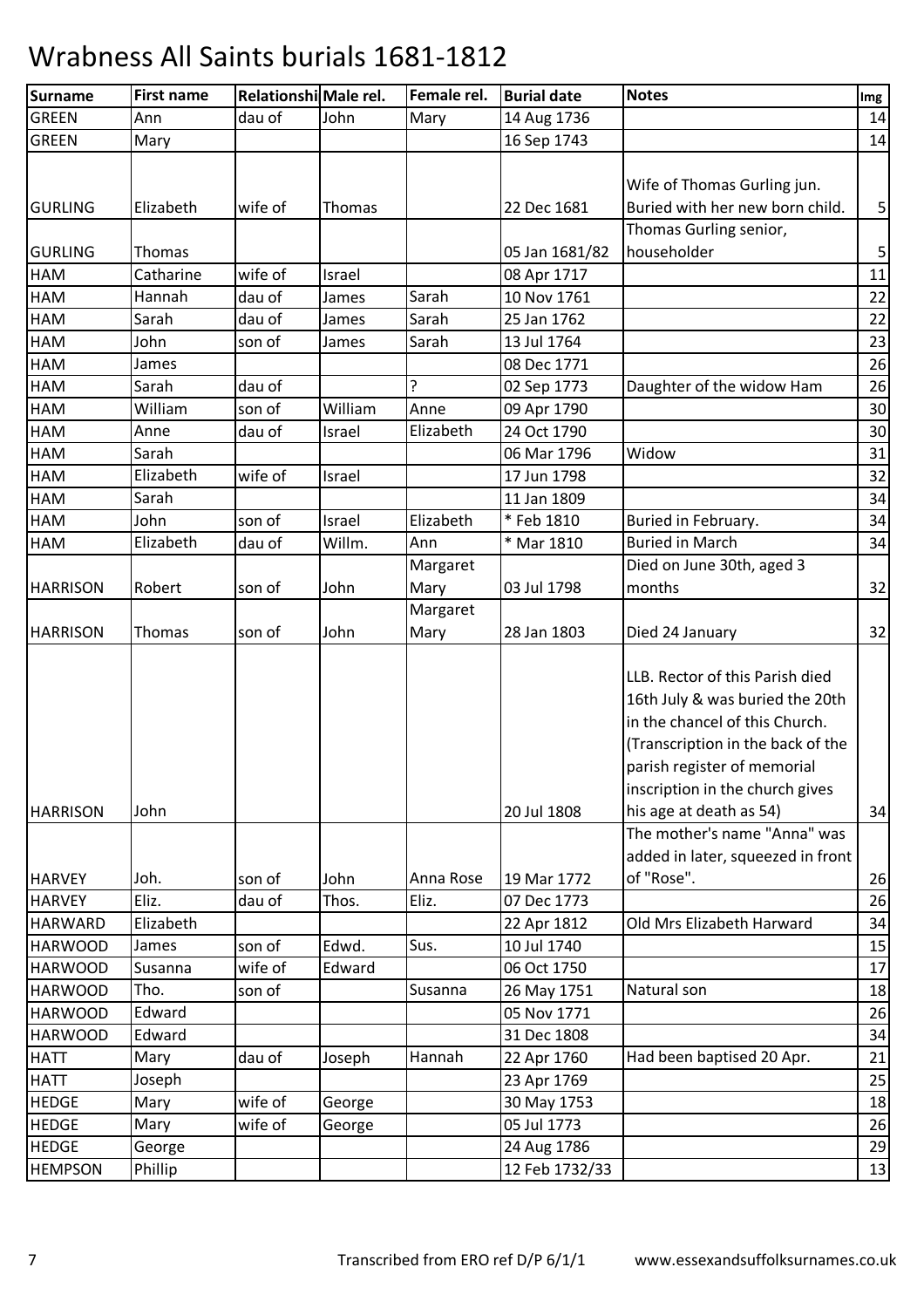| Surname         | <b>First name</b>  | Relationshi Male rel. |         | Female rel. | <b>Burial date</b> | <b>Notes</b>                       | Img              |
|-----------------|--------------------|-----------------------|---------|-------------|--------------------|------------------------------------|------------------|
|                 |                    |                       |         |             |                    |                                    |                  |
|                 |                    |                       |         |             |                    | An infant child of the said Hews - |                  |
|                 |                    |                       |         |             |                    | referring to William Hues of       |                  |
| <b>HEWS</b>     | ?                  |                       | William |             | 25 Oct 1682        | Bradfield buried 23 Jun 1682.      | $\mathsf S$      |
| <b>HEWS</b>     | Jacob              |                       |         |             | 15 Oct 1745        |                                    | 15               |
| <b>HOBART</b>   | Robert             |                       |         |             | 18 Sep 1696        |                                    | 16               |
| <b>HOBERT</b>   | Sarah              | wife of               | Robert  |             | 02 Dec 1691        |                                    | $\boldsymbol{6}$ |
| <b>HOBERT</b>   | Mary               | dau of                | Robert  |             | 06 Dec 1691        |                                    | $\boldsymbol{6}$ |
| <b>HOWS</b>     | John               |                       |         |             | 21 Nov 1767        |                                    | 25               |
| <b>HUBBERT</b>  | Alice              | wife of               | Robert  |             | 10 Oct 1684        |                                    | $\boldsymbol{6}$ |
| <b>HUES</b>     | William            |                       |         |             | 23 Jun 1682        | <b>Householder of Bradfield</b>    | 5                |
| HURRELL         | Thomas             |                       |         |             | 02 Nov 1717        |                                    | 11               |
| <b>INMAN</b>    | Mary               |                       |         |             | 15 Feb 1783        | An Illegitimate                    | 29               |
|                 |                    |                       |         |             |                    | No date. Position in register      |                  |
|                 |                    |                       |         |             |                    | suggests 1783. Not clear if        |                  |
|                 |                    |                       |         |             |                    | different person to burial on 15   |                  |
| <b>INMAN</b>    | Mary               |                       |         |             | * * 1783           | Feb 1783 or not.                   | 29               |
| <b>INMAN</b>    | Phebe              |                       |         |             | 11 Apr 1788        |                                    | 30               |
| <b>INMAN</b>    | Mary               |                       |         |             | 21 May 1794        |                                    | 31               |
| <b>INNMAN</b>   | James              |                       |         |             | 09 Sep 1757        |                                    | 20               |
| <b>INNMAN</b>   | Rebecca            |                       |         |             | 23 Jan 1777        |                                    | 27               |
| <b>INNMAN</b>   | Thos.              |                       |         |             | 26 Apr 1780        |                                    | 28               |
| <b>INOLDS</b>   | Susan              |                       |         |             | 16 Nov 1686        | Widow & householder                | $\boldsymbol{6}$ |
| <b>JOHNSON</b>  | Mary Anne          | dau of                | James   | Martha      | 26 Jan 1802        |                                    | 32               |
| <b>JOHNSON</b>  | Joseph             | son of                | James   | Martha      | 02 Dec 1804        |                                    | 33               |
| <b>JOHNSTON</b> | Sarah              | dau of                | Jas.    | Martha      | * Mar 1812         | Buried in March.                   | 34               |
| <b>JOHSON</b>   | John               |                       |         |             | 08 Dec 1783        |                                    | 29               |
| <b>KEBLE</b>    | William            | son of                | John    | Elizabeth   | 24 Feb 1684/85     |                                    | $\boldsymbol{6}$ |
|                 |                    |                       |         |             |                    |                                    |                  |
| <b>KEBLE</b>    | Bartholomew son of |                       | Jon.    | Elizabeth   | 26 Jan 1686/87     |                                    | $\boldsymbol{6}$ |
| <b>KEBLE</b>    | Elizabeth          | wife of               | John    |             | 02 Feb 1689/90     |                                    | 6                |
| <b>KEEBLE</b>   | John               | son of                | John    | Elizabeth   | 18 Nov 1707        |                                    | $\boldsymbol{9}$ |
| <b>KEEBLE</b>   | Elizabeth          | wife of               | John    |             | 05 Nov 1710        |                                    | $10\,$           |
| <b>KEEBLE</b>   | Susan              |                       |         |             | 29 Jul 1721        |                                    | 10               |
| <b>KEEBLE</b>   | John               | son of                | John    | Martha      | 09 Jun 1715        | Had been baptised 26 May           | 11               |
| <b>KEEBLE</b>   | John               |                       |         |             | 30 Apr 1716        | Sexton                             | 11               |
| <b>KEEBLE</b>   | Martha             | wife of               | John    |             | 05 Feb 1718/19     |                                    | 11               |
| <b>KEEBLE</b>   | John               |                       |         |             | 19 Oct 1698        | Sexton                             | 16               |
|                 |                    |                       |         |             |                    |                                    |                  |
| <b>KEIBLE</b>   | Bartholomew        | son of                | John    | Elizabeth   | 06 Jan 1683/84     |                                    | 5                |
| <b>KEIBLE</b>   | Mary               | dau of                | Jon.    | Mary        | 29 Aug 1692        |                                    | 16               |
| <b>KEMBULL</b>  | Mary               |                       |         |             | 09 Jun 1742        |                                    | 14               |
| KIMBAL          | Thos.              |                       |         |             | 24 Mar 1760        |                                    | 21               |
| LE FEVER        | Mary               |                       |         |             | 03 May 1743        |                                    | 14               |
| LEACH           | Mary               |                       |         |             | 11 Dec 1764        |                                    | 23               |
| LEACH           | Jacob              | son of                |         | Mary        | 10 Aug 1765        |                                    | 24               |
|                 |                    |                       |         |             |                    | Gap left for father's name."       |                  |
| <b>LEECH</b>    | Sarah              | dau of                |         | Mary        | 26 Jan 1759        | & Mary Leech"                      | 20               |
| LEFEVER         | Willm.             |                       |         |             | 01 May 1757        |                                    | $20\,$           |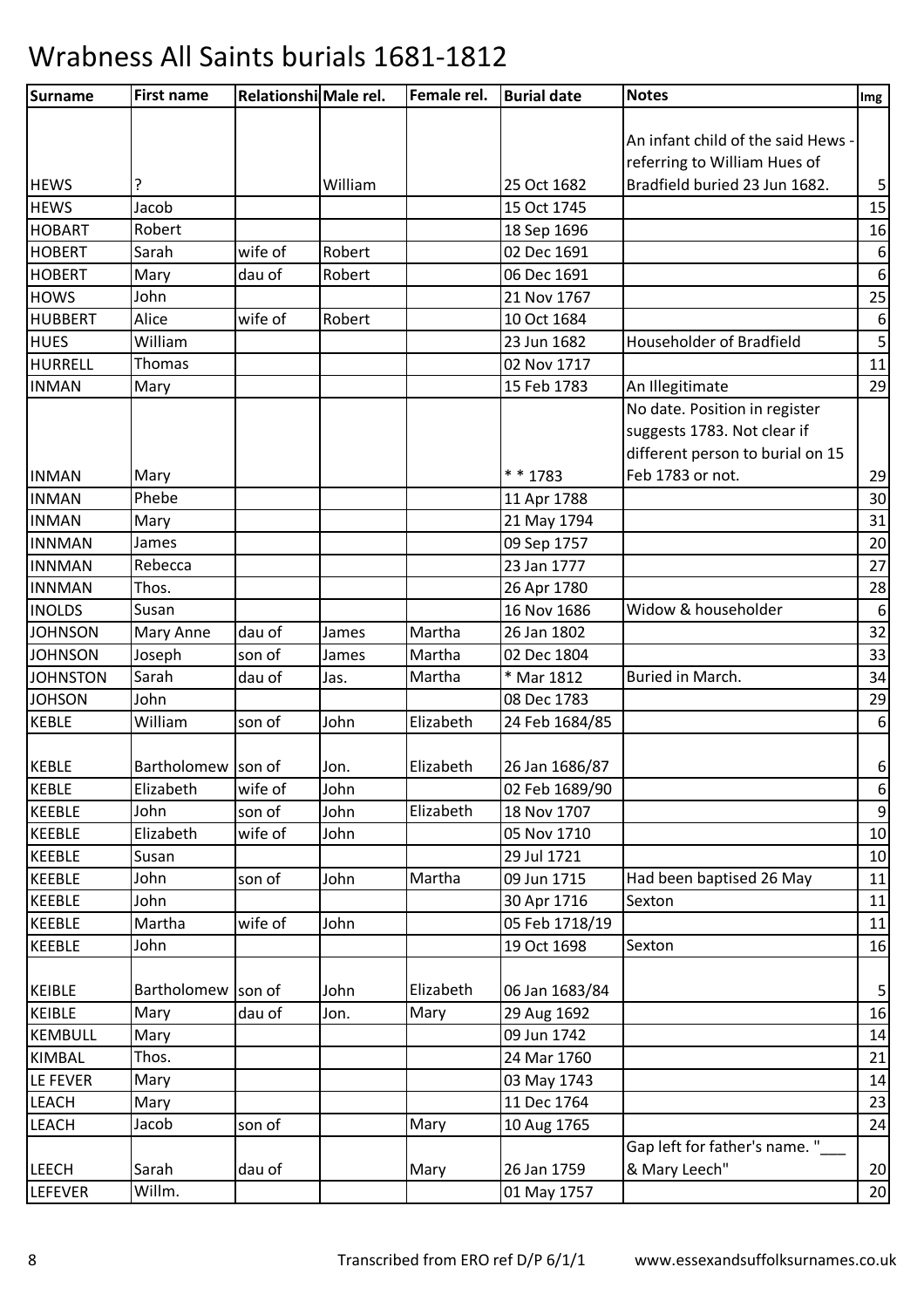| <b>Surname</b> | <b>First name</b> | Relationshi Male rel. |           | Female rel. | <b>Burial date</b> | <b>Notes</b>                     | Img             |
|----------------|-------------------|-----------------------|-----------|-------------|--------------------|----------------------------------|-----------------|
| <b>LEFEVER</b> | ?                 |                       |           |             | 24 Feb 1762        | Mrs Lefever                      | 22              |
|                |                   |                       |           |             |                    |                                  |                 |
|                |                   |                       |           |             |                    |                                  |                 |
|                |                   |                       |           |             |                    | There's a transcription of tombs |                 |
|                |                   |                       |           |             |                    | at the church in the back of the |                 |
|                |                   |                       |           |             |                    | parish register. One such is for |                 |
|                |                   |                       |           |             |                    | Lewis Lefever, giving date of    |                 |
|                |                   |                       |           |             |                    | death as 3 Jan 1734/5, and age   |                 |
|                |                   |                       |           |             |                    | as 49. He left one son and four  |                 |
|                |                   |                       |           |             |                    | daughters. There is no burial in |                 |
|                |                   |                       |           |             |                    | the parish register for him. It  |                 |
|                |                   |                       |           |             |                    | would seem to tie up with the    |                 |
|                |                   |                       |           |             |                    | will of Lewis Lefever of         |                 |
|                |                   |                       |           |             |                    | Bradfield, written 2 Jan and     |                 |
|                |                   |                       |           |             |                    | proved 6 Feb 1733/4. It's        |                 |
|                |                   |                       |           |             |                    | possible the year on the tomb    |                 |
|                |                   |                       |           |             |                    | was misread, as were the         |                 |
|                |                   |                       |           |             |                    | number of children (more are     |                 |
| <b>LEFEVER</b> | Lewis             |                       |           |             | * Jan 1733/4       | mentioned in the will).          | 39              |
| <b>LEWES</b>   | Ann               |                       |           |             | 26 Apr 1735        |                                  | 13              |
| LEWIS          | Ann               |                       |           |             | 04 Sep 1773        |                                  | 26              |
| <b>LIMMER</b>  | Adam              |                       |           |             | 23 Aug 1812        |                                  | 34              |
| <b>LUCAS</b>   | Sarah             | wife of               | Thomas    |             | 08 May 1683        |                                  | 5               |
| <b>LUCAS</b>   | Thomas            |                       |           |             | 11 Mar 1689/90     | Householder                      | $6\phantom{1}6$ |
| <b>LUCAS</b>   | Alexr.            | son of                | Alexr.    |             | 05 Oct 1720        |                                  | 10              |
| <b>LUCAS</b>   | Alice             | dau of                | Alexr.    |             | 15 Oct 1720        |                                  | 10              |
| LUCAS          | Alexr.            | son of                | Alexander | Alice       | 02 Mar 1713/14     |                                  | 11              |
| <b>LUCAS</b>   | Thomas            | son of                | Alexander |             | 06 Jun 1723        |                                  | 11              |
| <b>LUCAS</b>   | Alexander         | son of                | Alexander | Eliz.       | 29 Oct 1726        |                                  | 12              |
| <b>LUCAS</b>   | Elizabeth         |                       |           |             | 10 May 1697        | Widow                            | 16              |
| <b>LUCAS</b>   | Charles           |                       |           |             | 29 Mar 1700        |                                  | 16              |
| <b>LUCAS</b>   | Alice             | wife of               | Alex.     |             | 16 Dec 1748        |                                  | 16              |
| <b>LUCAS</b>   | Alexdr.           |                       |           |             | 24 Apr 1752        |                                  | 18              |
|                |                   |                       |           |             |                    | Widow (her mother Alice, wife    |                 |
|                |                   |                       |           |             |                    | of George Cunningham, buried     |                 |
| <b>MATHEWS</b> | Mary              |                       |           |             | 19 Oct 1681        | 23 Oct)                          | 5               |
| <b>MAY</b>     | George            | son of                | John      | Elizabeth   | 19 Jan 1786        |                                  | 29              |
| <b>MAY</b>     | Thomas            | son of                | John      | Elizabeth   | 02 Nov 1788        |                                  | 30              |
| <b>MAY</b>     | Elizabeth         | wife of               | John      |             | 27 Feb 1807        |                                  | 34              |
| <b>MEARNS</b>  | James             |                       |           |             | 08 Dec 1734        |                                  | 13              |
|                | Mary              |                       |           |             |                    |                                  |                 |
| <b>MERNS</b>   | Magdalen          | wife of               | James     |             | 26 Oct 1717        |                                  | 11              |
| <b>MERNS</b>   | Sarah             | wife of               | James     |             | 24 Oct 1724        |                                  | 11              |
| <b>MILBANK</b> | Sarah             | dau of                | Abraham   | Susannah    | 17 Nov 1801        |                                  | 32              |
|                |                   |                       |           |             |                    | (one of the twins baptised on 16 |                 |
| MILBANK        | Sarah             | dau of                | Abrm      | Sarah       | 20 Sep 1803        | Sep)                             | 32              |
| <b>MILLS</b>   | Jacob             | son of                | Jacob     | Ursula      | 13 Oct 1689        |                                  | 6               |
| <b>MILLS</b>   | Jacob             |                       |           |             | 29 Nov 1692        | Householder                      | 16              |
| <b>MILLS</b>   | Jacob             | son of                |           | Ursula      | 18 Oct 1693        | Son of Ursula Mills, widow       | 16              |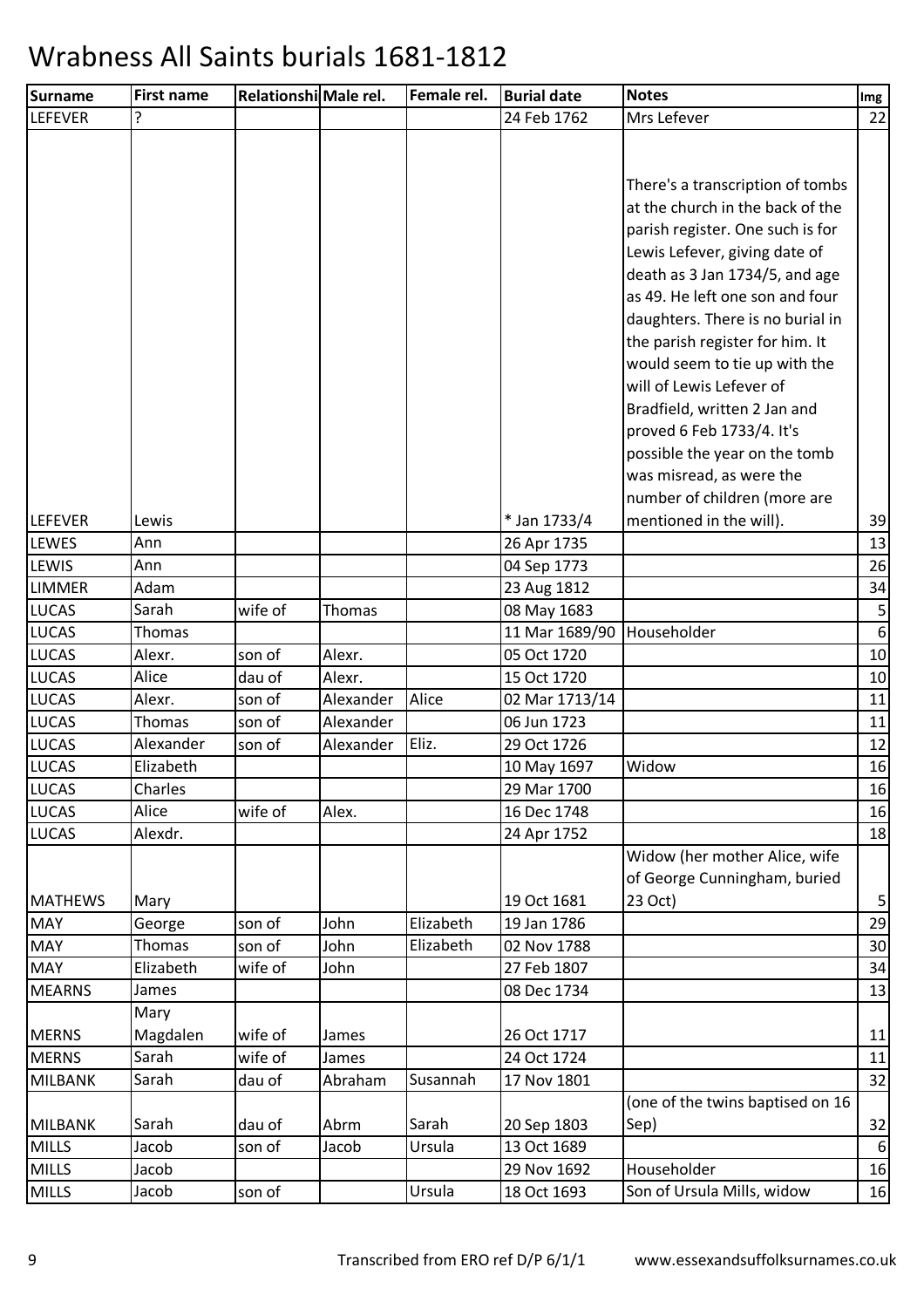| Surname        | <b>First name</b> | Relationshi Male rel. |          | Female rel. | <b>Burial date</b> | <b>Notes</b>                     | Img            |
|----------------|-------------------|-----------------------|----------|-------------|--------------------|----------------------------------|----------------|
| <b>MILLS</b>   | Ursula            |                       |          |             | 23 Aug 1695        | Widow                            | 16             |
| <b>MILS</b>    | Mary              |                       |          |             | 02 Apr 1741        |                                  | 15             |
| <b>MOISE</b>   | ς                 |                       |          |             | 15 Sep 1716        | The widow Moise                  | 11             |
| <b>MOYSE</b>   | Mary              | wife of               | Robert   |             | 30 Nov 1681        | Dyed pregnant                    | $\mathsf S$    |
| <b>MOYSE</b>   | Robert            |                       |          |             | 03 May 1700        |                                  | 16             |
| <b>NEAL</b>    | James             |                       |          |             | 30 Jun 1785        | A pauper                         | 29             |
|                |                   |                       |          |             |                    | A pauper. Had been baptised 31   |                |
| <b>NEAL</b>    | Benjamin          |                       |          |             | 04 Jun 1788        | Mar.                             | 30             |
| <b>NEAL</b>    | Martha            | wife of               | John     |             | 19 Aug 1791        | A pauper                         | 30             |
| <b>NEAL</b>    | Elizabeth         | dau of                | John     | Elizabeth   | 05 Sep 1795        |                                  | 31             |
| <b>NEAL</b>    | James             | son of                | John     | Elizabeth   | 17 Oct 1797        |                                  | 31             |
| <b>NEAL</b>    | John              |                       |          |             | 07 Jul 1799        |                                  | 32             |
| <b>NEAL</b>    | Samuel            | son of                | John     | Elizth.     | 22 Sep 1799        | The father is deceased           | 32             |
| <b>NEAL</b>    | Elizabeth         |                       |          |             | 17 Jun 1802        | Widow                            | 32             |
| <b>NEALE</b>   | Mathew            |                       |          |             | 01 Feb 1781        |                                  | 28             |
|                |                   |                       |          |             |                    |                                  |                |
|                |                   |                       |          |             |                    | First name not in register.      |                |
| <b>NOBLE</b>   | P                 | wife of               | Henry    |             | 23 * 1730          | Month obscured by page edge.     | 12             |
| <b>NOBLE</b>   | Henry             |                       |          |             | 09 Sep 1744        |                                  | 14             |
| <b>NOBLE</b>   | Mary              |                       |          |             | 04 Nov 1745        |                                  | 15             |
|                |                   |                       |          |             |                    | Abode: Great Wallingfield (Great |                |
| <b>NURTH</b>   | Jacob             |                       |          |             | 29 Feb 1715/16     | Waldingfield?)                   | 11             |
| <b>OFFORD</b>  | Samuel            | son of                | John     | Mary        | 25 Nov 1805        |                                  | 33             |
| <b>OSBORN</b>  | Mary              |                       |          |             | 14 Feb 1779        |                                  | 28             |
| <b>OSBORN</b>  | John              | son of                | John     | Mary        | 01 Apr 1779        |                                  | 28             |
| <b>OSBORNE</b> | John              |                       |          |             | 19 Nov 1803        | Abode: Wix                       | 33             |
| <b>PAGE</b>    | Hannah            | dau of                | Robert   | Elizabeth   | 22 Jan 1681/82     |                                  | 5              |
| <b>PAGE</b>    | Robert            |                       |          |             | 05 Nov 1704        |                                  | $\overline{7}$ |
| <b>PAGE</b>    | John              | son of                | John     |             | 17 Feb 1714/15     |                                  | 11             |
| <b>PAGE</b>    | Elizabeth         |                       |          |             | 02 Nov 1724        | Widow                            | 11             |
| <b>PAGE</b>    | Elizabeth         | dau of                | John     | Mary        | 20 Oct 1734        |                                  | 13             |
| <b>PAGE</b>    | Mary              |                       |          |             | 19 Feb 1691/92     |                                  | 16             |
| <b>PAGE</b>    | Robert            |                       |          |             | 05 Nov 1704        |                                  | 16             |
| <b>PAGE</b>    | Mary              | wife of               | Reuben   |             | 16 Sep 1752        |                                  | 18             |
| <b>PAGE</b>    | John              | son of                | Robt.    | Mary        | 03 Feb 1754        |                                  | 18             |
| PAGE           | John              |                       |          |             | 10 Oct 1756        |                                  | 20             |
| <b>PAGE</b>    | Mary              | wife of               | Robert   |             | 26 Oct 1759        |                                  | 21             |
| <b>PAGE</b>    | Robert            |                       |          |             | 05 Nov 1772        |                                  | 26             |
| <b>PAGE</b>    | Reuben            |                       |          |             | 25 Jan 1777        |                                  | 27             |
| <b>PAGE</b>    | Samuel            |                       |          |             | 29 Feb 1780        |                                  | 28             |
| <b>PAGE</b>    | Charles           |                       |          |             | 27 Jan 1785        |                                  | 29             |
| <b>PAGE</b>    | Mary              |                       |          |             | 04 Feb 1787        |                                  | 30             |
| <b>PAGE</b>    | Elizabeth         | widow of              | Reuben   |             | 31 Dec 1797        |                                  | 32             |
| <b>PAGE</b>    | George            |                       |          |             | 01 Jan 1803        |                                  | 32             |
| <b>PALMER</b>  | Sarah             | dau of                | Jonah    | Sarah       | 09 Apr 1732        |                                  | 13             |
| <b>PALMER</b>  | Sarah             | wife of               | Jonah    |             | 18 Apr 1732        |                                  | 13             |
| <b>PALMER</b>  | Susanna           | dau of                | Jonas    | Susanna     | 13 Jan 1748/49     |                                  | 17             |
| <b>PALMER</b>  | Eliza.            | dau of                | Jonathan | Ann         | 31 Aug 1749        |                                  | 17             |
| <b>PALMER</b>  | Susanna           | wife of               | Jonas    |             | 23 Aug 1756        |                                  | 20             |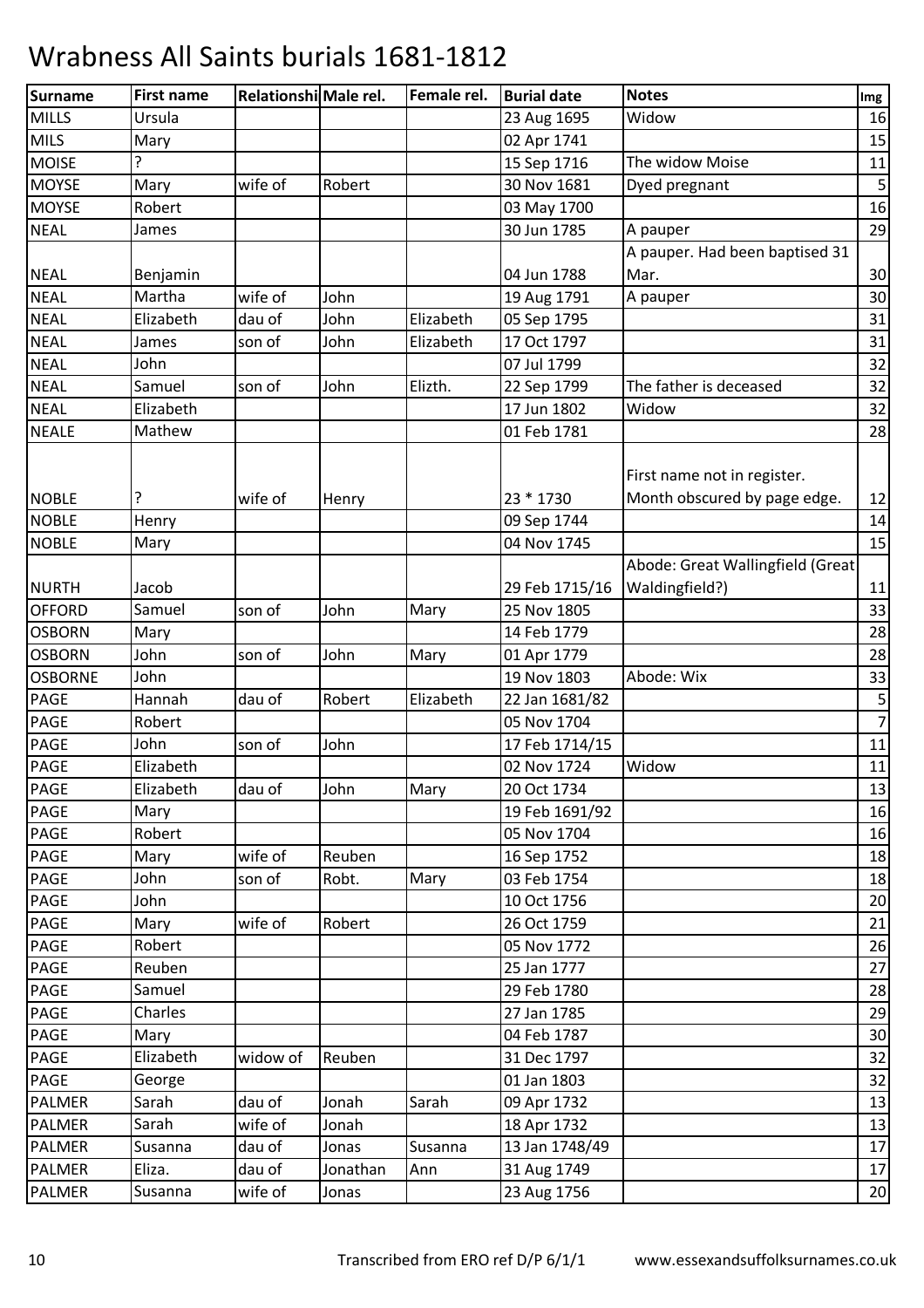| Surname        | <b>First name</b> | Relationshi Male rel. |          | Female rel. | <b>Burial date</b> | <b>Notes</b>                   | Img     |
|----------------|-------------------|-----------------------|----------|-------------|--------------------|--------------------------------|---------|
| <b>PALMER</b>  | Ann               | wife of               | Jonathan |             | 22 Feb 1766        |                                | 24      |
|                |                   |                       |          |             |                    | Jonas or Jona.? (Jona. being   |         |
| <b>PALMER</b>  | Jona              |                       |          |             | 11 Oct 1774        | abbreviation of Jonathan)      | 26      |
| <b>PALMER</b>  | Edward            |                       |          |             | 28 Oct 1789        | Yeoman                         | 30      |
| <b>PALMER</b>  | Joannah           | dau of                | Jonas    | Mary        | 29 May 1791        |                                | 30      |
| <b>PALMER</b>  | Mary              | wife of               | Jonas    |             | 15 Jan 1792        |                                | 31      |
| <b>PALMER</b>  | Mary              |                       |          |             | 20 Jan 1795        | Spinster                       | 31      |
| <b>PALMER</b>  | Sarah             | widow of              | Edward   |             | 04 Jan 1805        | Aged 83                        | 33      |
| <b>PALMER</b>  | James             | son of                | Joseph   | Mary        | * Jul 1811         | Day of month not given.        | 34      |
| <b>PALMER</b>  | Jonas             |                       |          |             | 01 Jan 1812        | Old Jonas Palmer               | 34      |
| <b>PARKER</b>  | Willm.            |                       |          |             | 17 Apr 1743        |                                | 14      |
| <b>PARKER</b>  | Tho.              | son of                | Willm.   | Mary        | 09 Oct 1741        |                                | 15      |
|                |                   |                       |          |             |                    | A young man aged 24 who died   |         |
|                |                   |                       |          |             |                    | of the small Pox (day of month |         |
|                |                   |                       |          |             |                    | mainly obscured under page     |         |
|                |                   |                       |          |             |                    | edge - presumably 20-          |         |
| <b>PARKER</b>  | Willm.            |                       |          |             | *Feb 1755          | something)                     | 19      |
| <b>PARKER</b>  | Mary              |                       |          |             | 16 May 1762        |                                | 22      |
| <b>PASCAL</b>  | Tho.              |                       |          |             | 27 Aug 1744        |                                | 14      |
| PASCAL         | Martha            | wife of               | Henry    |             | 19 Mar 1754        |                                | 18      |
| <b>PASCAL</b>  | Mary              | dau of                | Henry    |             | 27 Feb 1755        |                                | 19      |
| <b>PASCAL</b>  | Martha            | dau of                | Henry    |             | 06 Jun 1756        |                                | 19      |
| <b>PASCAL</b>  | Henry             | son of                | Henry    | Eliz.       | 22 May 1758        |                                | 20      |
| <b>PASCAL</b>  | Eliz.             | wife of               | Henry    |             | 12 May 1773        |                                | 26      |
| PASCALL        | Alice             | dau of                | Samuel   |             | 10 Oct 1703        |                                | $\,8\,$ |
| PASCALL        | Alice             | wife of               | Samuel   |             | 19 Sep 1703        |                                | $\,8\,$ |
| PASCALL        | Sarah             | wife of               | Samuel   |             | 13 Aug 1712        |                                | 10      |
| <b>PASCALL</b> | John              | son of                | Thomas   |             | 08 Mar 1717/18     |                                | 10      |
| <b>PASCALL</b> | Thomas            |                       |          |             | 14 Aug 1720        |                                | 10      |
| <b>PASCALL</b> | Sarah             | dau of                | Thomas   | Mary        | 15 Dec 1721        |                                | 10      |
| <b>PASCALL</b> | Thos.             | son of                | Henry    |             | 06 May 1770        |                                | 25      |
| <b>PASCHAL</b> | Samuel            |                       |          |             | 06 Sep 1723        |                                | 11      |
| <b>PASCHAL</b> | Samuel            | son of                | Samuel   | Sarah       | 08 Jul 1693        |                                | 16      |
| <b>PEARSON</b> | Elizabeth         | dau of                | John     | Eliz.       | 13 Jul 1735        |                                | 14      |
| <b>PEARSON</b> | John              |                       |          |             | 14 Jun 1741        |                                | 15      |
| <b>PELL</b>    | Ann               |                       |          |             | 15 Feb 1736/37     |                                | 14      |
| PERRIMAN       | Elizabeth         | dau of                | John     |             | 23 Jan 1717/18     |                                | 11      |
| PERRIMAN       | Eliz.             | wife of               | John     |             | 03 Feb 1718/19     |                                | 11      |
| PERRIMAN       | John              |                       |          |             | 12 Feb 1717/18     |                                | 11      |
| <b>PESEY</b>   | Mary              | dau of                | Thomas   |             | 24 Dec 1714        |                                | 11      |
| <b>PESEY</b>   | William           | son of                | Wm       |             | 17 Apr 1717        | Infant                         | 11      |
| <b>PORTER</b>  | John              | son of                | John     | Ann         | 02 Apr 1760        |                                | 21      |
| <b>PORTER</b>  | Mary              | dau of                | Jonathan | Mary        | 27 Mar 1761        |                                | 21      |
| <b>PORTER</b>  | Mary              | wife of               | Jonathan |             | 08 Sep 1761        |                                | 22      |
| <b>PORTER</b>  | Ann               |                       |          |             | * Mar 1764         | Day of month missing.          | 23      |
| <b>PORTER</b>  | William           | son of                | John     | Ann         | 15 Apr 1764        |                                | 23      |
| <b>PORTER</b>  | Robert            | son of                | John     | Ann         | 04 Jun 1764        |                                | 23      |
| <b>PORTER</b>  | George            |                       |          |             | 13 Jan 1781        |                                | 28      |
| <b>PORTER</b>  | Paul              |                       |          |             | 05 Jul 1782        |                                | 28      |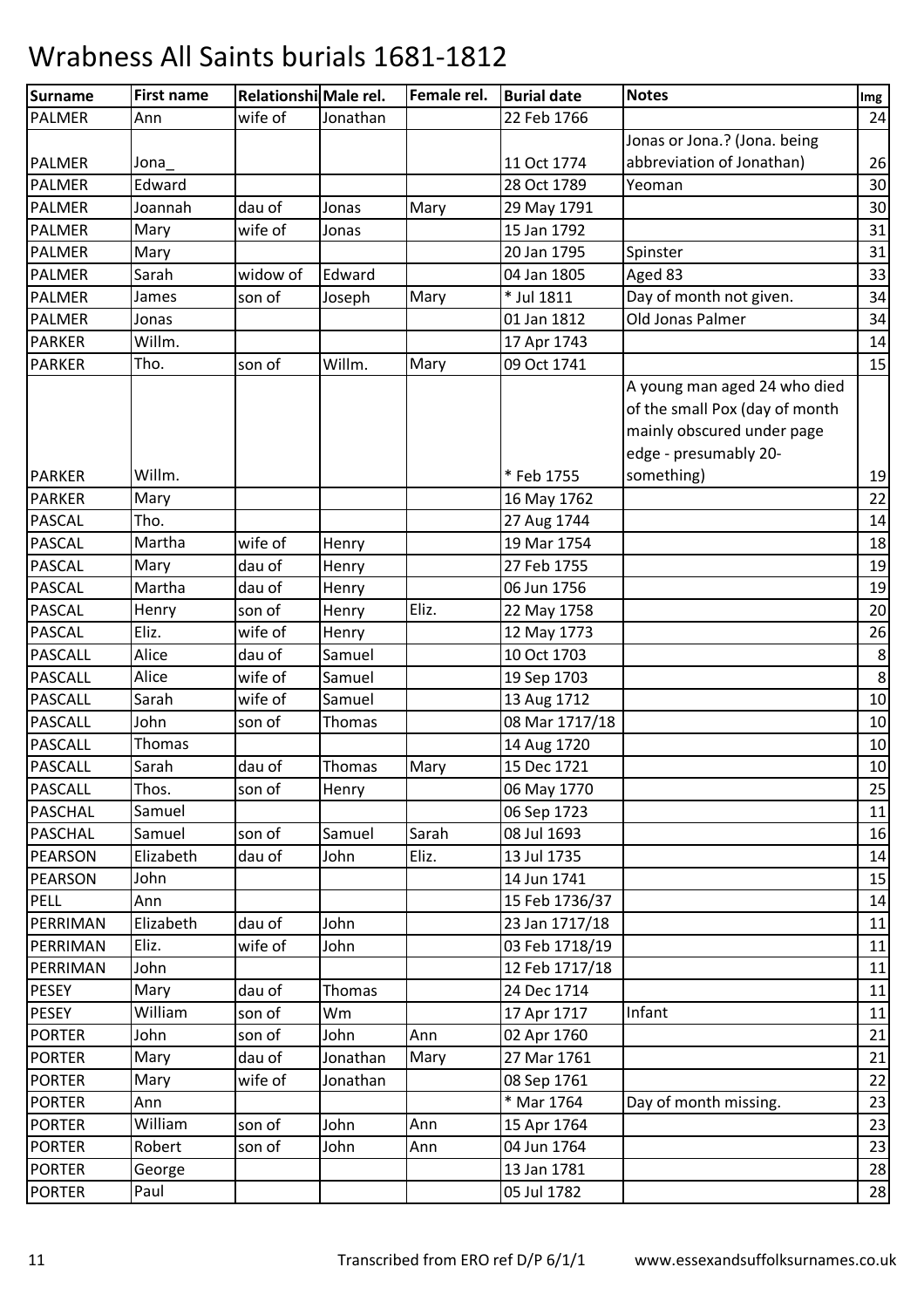| <b>Surname</b>    | <b>First name</b> | Relationshi Male rel. |         | Female rel. | <b>Burial date</b> | <b>Notes</b>                                                                                                                                                                                                                                                     | Img         |
|-------------------|-------------------|-----------------------|---------|-------------|--------------------|------------------------------------------------------------------------------------------------------------------------------------------------------------------------------------------------------------------------------------------------------------------|-------------|
| <b>PORTER</b>     | John              |                       |         |             | 26 May 1786        | A pauper                                                                                                                                                                                                                                                         | 29          |
| <b>PORTER</b>     | Mary              |                       |         |             | 17 Jul 1795        | Widow                                                                                                                                                                                                                                                            | 31          |
| <b>PORTER</b>     | Mary Anne         | dau of                | Robert  | Elizth.     | 25 Nov 1798        |                                                                                                                                                                                                                                                                  | 32          |
| <b>PORTER</b>     | Paul              | son of                | Robert  | Elizabeth   | 28 Sep 1801        |                                                                                                                                                                                                                                                                  | 32          |
| <b>PORTER</b>     | Robert            | son of                | Robert  | Elizabeth   | 20 Dec 1801        |                                                                                                                                                                                                                                                                  | 32          |
| <b>PORTER</b>     | Elizabeth         | wife of               | Robert  |             | 26 Aug 1804        |                                                                                                                                                                                                                                                                  | 33          |
| <b>POSFORD</b>    | Elizabeth         | dau of                | Thomas  | Elizabeth   | 29 Apr 1683        |                                                                                                                                                                                                                                                                  | $\mathsf S$ |
| <b>POWLING</b>    | Mary              |                       |         |             | 28 Jan 1776        |                                                                                                                                                                                                                                                                  | 27          |
| <b>POWLING</b>    | Robt.             |                       |         |             | 21 May 1780        |                                                                                                                                                                                                                                                                  | 28          |
| <b>QUILTER</b>    | Robert            | son of                | Robert  | Hannah      | $* * 1746$         | No date apart from year.                                                                                                                                                                                                                                         | 15          |
| <b>QUILTER</b>    | Robt.             | son of                | Robt.   | Hannah      | 19 Jul 1756        |                                                                                                                                                                                                                                                                  | 19          |
| <b>QUILTER</b>    | Hannah            | wife of               | Robt.   |             | 20 Jul 1756        |                                                                                                                                                                                                                                                                  | 19          |
| QUILTER           | Robert            | son of                | Robert  | Rebecca     | 07 Dec 1778        |                                                                                                                                                                                                                                                                  | 27          |
| QUILTER           | Mary              |                       |         |             | 13 Nov 1780        | A stranger                                                                                                                                                                                                                                                       | 28          |
| <b>QUILTER</b>    | Mary              | dau of                | Robert  | Rebecca     | 06 Feb 1789        |                                                                                                                                                                                                                                                                  | 30          |
|                   |                   |                       |         |             |                    | Yeoman of Stone House Farm,                                                                                                                                                                                                                                      |             |
| <b>QUILTER</b>    | Robert            |                       |         |             | 20 Sep 1798        | aged 84.                                                                                                                                                                                                                                                         | 32          |
| QUILTER           | Rebecca           | widow of              | Robert  |             | 24 Jan 1804        | Husband was a yeoman                                                                                                                                                                                                                                             | 33          |
|                   |                   |                       |         |             |                    | Rector of this parrish was Buried                                                                                                                                                                                                                                |             |
|                   |                   |                       |         |             |                    | in the Chanecell of Wrabness                                                                                                                                                                                                                                     |             |
| <b>READ</b>       | Isaac             |                       |         |             | 02 Jul 1696        | Church                                                                                                                                                                                                                                                           | 16          |
| <b>RICHARDSON</b> | Martha            | dau of                | Francis | Mary        | 09 Nov 1730        |                                                                                                                                                                                                                                                                  | 13          |
| <b>RICHARDSON</b> | Charles           | son of                | Francis | Mary        | 27 Sep 1731        |                                                                                                                                                                                                                                                                  | 13          |
| <b>RICHARDSON</b> | Charles           | son of                | Francis | Mary        | 03 Jun 1733        |                                                                                                                                                                                                                                                                  | 13          |
| RICHARDSON        | William           | son of                | Francis | Mary        | 21 Mar 1735/36     |                                                                                                                                                                                                                                                                  | 14          |
| <b>RICHARDSON</b> | Francis           | son of                | Fran.   | Mary        | 14 Nov 1748        |                                                                                                                                                                                                                                                                  | 16          |
| <b>RICHARDSON</b> | Sarah             | wife of               | Francis |             | 24 Dec 1757        |                                                                                                                                                                                                                                                                  | 20          |
|                   |                   |                       |         |             |                    | Wife of Francis Richardson the                                                                                                                                                                                                                                   |             |
| <b>RICHARDSON</b> | Mary              | wife of               | Francis |             | 15 Apr 1760        | younger                                                                                                                                                                                                                                                          | 21          |
| <b>RICHARDSON</b> | Eliz.             | dau of                | Francis | Susanna     | 09 Mar 1761        |                                                                                                                                                                                                                                                                  | 21          |
| RICHARDSON        | Francis           | son of                | Francis | Susan.      | 24 Jan 1762        |                                                                                                                                                                                                                                                                  | 22          |
| <b>RICHARDSON</b> | Eliza             | wife of               | Francis |             | 29 Sep 1770        |                                                                                                                                                                                                                                                                  | 25          |
| <b>RICHARDSON</b> | Francis           |                       |         |             | 02 Aug 1773        | Francis Richardson jnr                                                                                                                                                                                                                                           | 26          |
| <b>RICHARDSON</b> | Francis           |                       |         |             | 20 Apr 1776        | Mr Francis Richardson                                                                                                                                                                                                                                            | 27          |
| <b>RICHARDSON</b> | John              |                       |         |             | 27 Mar 1807        | John Richardson senr, aged 79                                                                                                                                                                                                                                    | 34          |
|                   | Robert            |                       |         |             |                    | The Revd. Mr. Robert Riche,<br>Rector of ye Parish (age at death<br>from transcription in back of<br>parish register of the memorial<br>inscription on his tomb in the<br>north-east of Wrabness'<br>churchyard. Riche died 28 Jan<br>1728, and had been born in |             |
| <b>RICHE</b>      |                   |                       |         |             | 31 Jan 1728/29     | Hatton in Scotland)                                                                                                                                                                                                                                              | 12          |
| <b>RICHISON</b>   | Ruth              | dau of                | Fran.   | Mary        | 09 Nov 1724        |                                                                                                                                                                                                                                                                  | 11          |
| <b>ROBINSON</b>   | Elizabeth         | wife of               | Henery  |             | 28 Mar 1690        |                                                                                                                                                                                                                                                                  | 6           |
| <b>ROBINSON</b>   | Mary              | dau of                | Hen.    |             | 10 May 1690        |                                                                                                                                                                                                                                                                  | $6 \mid$    |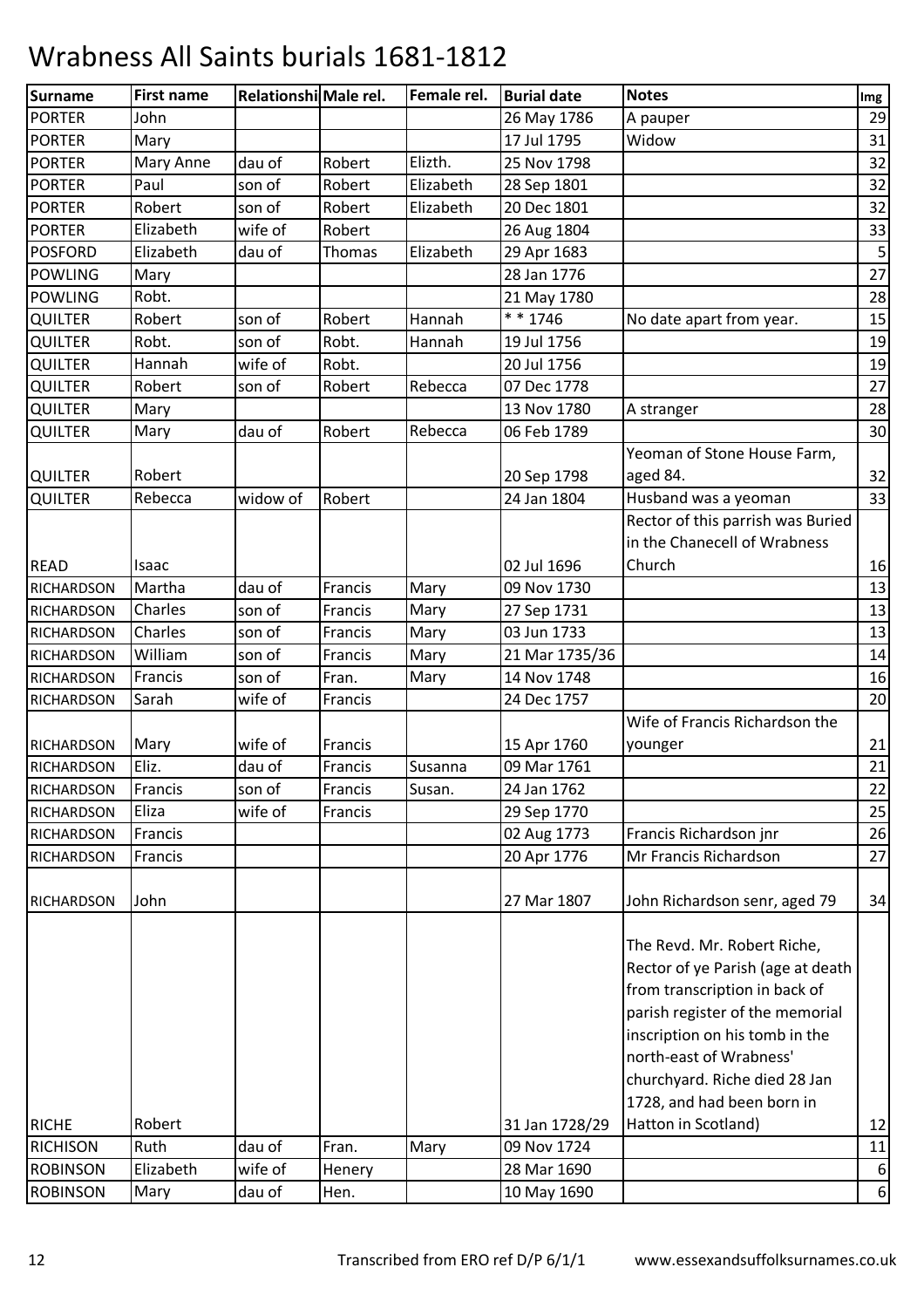| <b>Surname</b>   | <b>First name</b> | Relationshi Male rel. |         | Female rel. | <b>Burial date</b> | <b>Notes</b>                 | Img              |
|------------------|-------------------|-----------------------|---------|-------------|--------------------|------------------------------|------------------|
| <b>ROBISON</b>   | Anne              | wife of               | Henry   |             | 24 Oct 1720        |                              | 10               |
| <b>ROCHESTER</b> | Ann               |                       |         |             | 10 Feb 1717/18     |                              | 11               |
| <b>ROGERS</b>    | Thomas            |                       |         |             | 12 Nov 1683        | A singleman                  | $\mathsf S$      |
| <b>ROGERS</b>    | Sarai             |                       |         |             | 03 Jan 1683/84     | Widow                        | 5                |
| <b>ROSE</b>      | Benjamin          |                       |         |             | 17 Feb 1787        | A pauper                     | 30               |
| <b>ROSE</b>      | Mary              |                       |         |             | 27 Apr 1788        | Had been baptised 29 Mar.    | 30               |
| <b>ROSE</b>      | Mary              |                       |         |             | 10 May 1789        | Had been baptised 24 Apr.    | 30               |
| <b>ROSE</b>      | Mary Anne         | dau of                | Charles | Mary        | 07 Sep 1791        |                              | 30               |
| <b>ROUSE</b>     | Martha            | dau of                | Willm.  | Ann         | 29 Jul 1751        |                              | 18               |
| <b>ROUSE</b>     | Willm.            |                       |         |             | 24 Jan 1756        |                              | 19               |
| <b>ROUSE</b>     | Ann               |                       |         |             | 29 Dec 1781        |                              | 28               |
| <b>ROWLEY</b>    | Sarah             |                       |         |             | 28 Dec 1807        |                              | 34               |
| <b>ROWLING</b>   | Susanna           | dau of                | Daniel  | Mary        | 01 Feb 1764        |                              | 23               |
| <b>ROWLING</b>   | Mary              | wife of               | Daniel  |             | 05 Mar 1771        |                              | 25               |
| <b>ROWLING</b>   | Ann               |                       |         |             | 22 Jun 1771        |                              | 26               |
| <b>ROWLING</b>   | Mary              |                       |         |             | 26 Sep 1776        | Child                        | 27               |
| <b>ROWLING</b>   | Elizabeth         |                       |         |             | 24 May 1784        | A pauper                     | 29               |
| <b>ROWLING</b>   | Sarah             |                       |         |             | 30 May 1787        |                              | 30               |
| <b>ROWLING</b>   | Daniel            |                       |         |             | 26 Mar 1788        | The younger. A pauper.       | 30               |
| <b>ROWLING</b>   | Daniel            |                       |         |             | 25 Mar 1796        |                              | 31               |
| <b>ROWLING</b>   | John              | son of                | Jonas   | Eleanor     | 15 Mar 1799        |                              | 32               |
| <b>ROWLING</b>   | Mary              |                       |         |             | 17 Mar 1800        | Widow                        | 32               |
| <b>ROWLING</b>   | Eleanor           | wife of               | Jonas   |             | 05 Jul 1800        |                              | 32               |
|                  |                   |                       |         |             |                    | Had been baptised earlier in |                  |
| <b>ROWLING</b>   | John              |                       |         |             | 22 Jul 1800        | July.                        | 32               |
| <b>ROWSE</b>     | Sarah             | wife of               | William |             | 07 Jun 1733        |                              | 13               |
| <b>ROWSE</b>     | James             | son of                | Willm.  | Ann         | 06 Sep 1749        |                              | 17               |
| <b>SALLERS</b>   | Mary              | wife of               | Robert  |             | 27 Mar 1734        |                              | 13               |
| <b>SALLOWES</b>  | Robert            | son of                | Robert  | Mary        | 19 Jan 1707/8      |                              | $\boldsymbol{9}$ |
| <b>SALLOWES</b>  | Mary              | dau of                | Rot.    | Mary        | 01 May 1708        | Had been baptised 23 Apr.    | $\boldsymbol{9}$ |
| <b>SALLOWES</b>  | Robert            | son of                | Robert  |             | 23 Jan 1709/10     |                              | $9\,$            |
| <b>SALLOWES</b>  | John              | son of                | Robert  | Mary        | 05 May 1710        | Had been baptised 2 May      | 10               |
| <b>SALLOWES</b>  | Elizabeth         | dau of                | Robert  | Mary        | 18 Dec 1711        | Had been baptised 23 Nov     | 10               |
| <b>SALLOWES</b>  | Mary              |                       |         |             | 18 Feb 1711/12     |                              | 10               |
| <b>SALLOWES</b>  | Elizabeth         | dau of                | Robert  |             | 18 Dec 1712        |                              | 10               |
| <b>SALLOWES</b>  | Elizabeth         | dau of                | Robert  | Judith      | 25 Nov 1713        |                              | 11               |
| SALLOWS          | Sarah             | dau of                | Alexr.  | Sarah       | 07 Dec 1757        |                              | 20               |
| <b>SALLOWS</b>   | Mary              | dau of                | Alex.   | Sarah       | 18 Mar 1761        |                              | 21               |
| <b>SALLOWS</b>   | Edward            | son of                | Alexdr. | Sarah       | 16 Jan 1762        |                              | 22               |
| <b>SALLOWS</b>   | Edward            | son of                | Alexdr. | Sarah       | 13 May 1763        |                              | 22               |
| <b>SALLOWS</b>   | Thos.             |                       |         |             | 21 Jan 1779        |                              | 28               |
| <b>SALLOWS</b>   | Robt.             |                       |         |             | 06 Sep 1782        |                              | 28               |
| <b>SALLOWS</b>   | Mary              |                       |         |             | 09 Jul 1784        | A pauper                     | 29               |
| <b>SALLOWS</b>   | Hannah            | dau of                | Samuel  | Sarah       | 07 Jul 1795        |                              | 31               |
| <b>SALLOWS</b>   | Sarah             | wife of               | Samuel  |             | 09 Dec 1797        |                              | 32               |
| <b>SALLOWS</b>   | William           |                       |         |             | 16 May 1802        |                              | 32               |
| SAMEY            | Ann               |                       |         |             | 21 Mar 1703/4      | Widow                        | 16               |
| <b>SAMPSON</b>   | Sarah             |                       |         |             | 21 Apr 1771        |                              | 26               |
| SANSUM           | Susan             | dau of                | John    | Sarah       | 06 Dec 1733        |                              | 13               |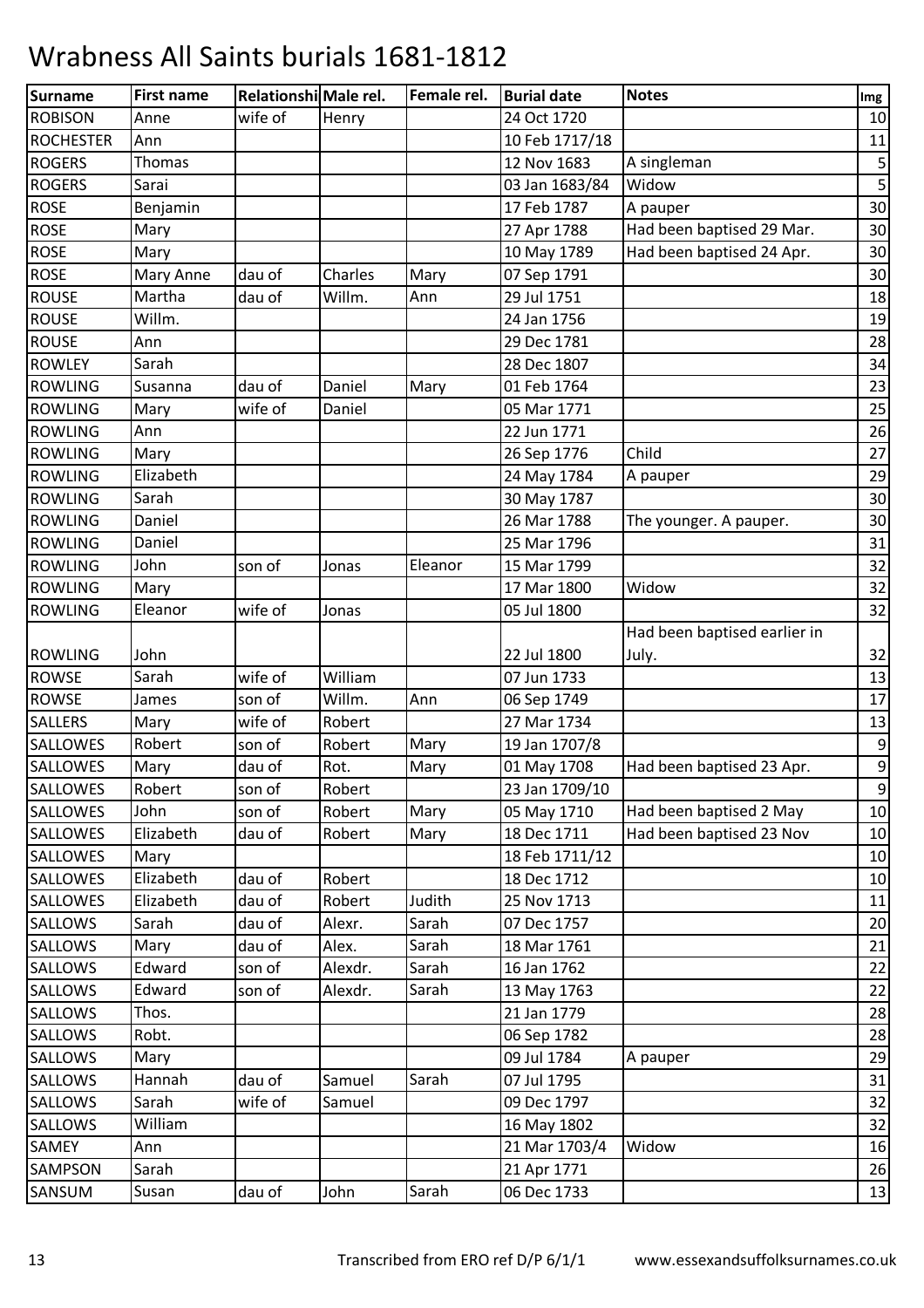| Surname           | <b>First name</b> | Relationshi Male rel. |               | Female rel. | <b>Burial date</b> | <b>Notes</b>                     | Img              |
|-------------------|-------------------|-----------------------|---------------|-------------|--------------------|----------------------------------|------------------|
| SANSUM            | John              | son of                | John          | Sarah       | 09 Feb 1733/34     |                                  | 13               |
| SANSUM            | Sarah             | dau of                | John          | Sarah       | 26 Feb 1734/35     |                                  | 13               |
| SANSUM            | Elizabeth         | dau of                | John          | Sarah       | 02 Jul 1735        |                                  | 14               |
| SANSUM            | James             | son of                | John          | Sarah       | 13 Sep 1749        |                                  | 17               |
| SANSUM            | John              |                       |               |             | 31 Dec 1758        |                                  | 20               |
|                   |                   |                       |               |             |                    | Daughter of Ann Sargent,         |                  |
| <b>SARGENT</b>    | Mary              | dau of                |               | Ann         | 03 Jul 1793        | widow, a pauper                  | 31               |
| <b>SAVAGE</b>     | Henry             |                       |               |             | 16 Jan 1717/18     | Infant                           | 10               |
| SAVAGE            | William           | son of                | Israel        | Sarah       | 31 Mar 1723        |                                  | 11               |
| SAVAGE            | Sarah             | dau of                | Israel        | Sarah       | 31 Mar 1723        |                                  | 11               |
| <b>SCOTT</b>      | Sarah             | dau of                | John          | Sarah       | 22 Oct 1787        |                                  | 30               |
| SEAGRAVE          | William           | son of                | James         | Anne        | 27 Aug 1705        |                                  | $\overline{7}$   |
|                   |                   |                       |               |             |                    |                                  |                  |
| <b>SEAGRAVE</b>   |                   | widow of              | William       |             | 12 Apr 1714        | The widow of William Seagrave    | 11               |
| <b>SEAGRAVE</b>   | Ann               |                       |               |             | 01 May 1728        |                                  | 12               |
| <b>SEGREAVE</b>   | Joseph            |                       |               |             | 06 Feb 1744/45     |                                  | 14               |
| <b>SEWELL</b>     | Daniell           |                       |               |             | 29 Jun 1721        |                                  | 10               |
| SHEARMAN          | Robert            |                       |               |             | 19 Apr 1787        |                                  | 30               |
| <b>SMITH</b>      | Ann               | wife of               | Isaac         |             | 02 Sep 1768        |                                  | 25               |
| <b>SMITH</b>      | Ann               |                       |               |             | 26 Apr 1780        |                                  | 28               |
| <b>SMITH</b>      | M.                |                       |               |             | 16 Jun 1810        | Old Mrs M. Smith                 | 34               |
| <b>SPENLEY</b>    | Ann               | dau of                | Francis       | Elizabeth   | 20 Feb 1734/35     |                                  | 13               |
| <b>SPENLEY</b>    | Mary              | wife of               | George        |             | 23 Oct 1736        |                                  | 14               |
| <b>SPENLEY</b>    | Francis           |                       |               |             | 21 May 1748        |                                  | 16               |
| <b>SPENLEY</b>    | John              | son of                |               | Eliz.       | 18 Jun 1749        |                                  | 17               |
| <b>SPENLEY</b>    | Elizabeth         |                       |               |             | 14 Sep 1777        |                                  | 27               |
| <b>SPENLY</b>     | Susannah          |                       |               |             | 29 Nov 1779        |                                  | 28               |
| <b>STANNARD</b>   | Margaret          | wife of               | John          |             | 08 Dec 1789        | A pauper                         | 30               |
| <b>STANSBY</b>    | John              |                       |               |             | 09 Feb 1682/83     | Householder                      | 5                |
|                   |                   |                       |               |             |                    | Son of John Stansby abovsd -     |                  |
|                   |                   |                       |               |             |                    | referring to John Stansby buried |                  |
| <b>STANSBY</b>    | John              | son of                | John          |             | 06 May 1683        | 9 Feb 1682/3                     | 5                |
| <b>STARLIN</b>    | Susan             |                       |               |             | 24 May 1729        | <b>Widower of Ramsey</b>         | 12               |
| <b>STARLING</b>   | William           | son of                | William       | Sarah       | 07 Oct 1703        |                                  | $\bf 8$          |
| <b>STARLING</b>   | Robert            |                       |               |             | 08 Feb 1708/9      |                                  | $\boldsymbol{9}$ |
| <b>STARLING</b>   | Anne              |                       |               |             | 09 Jul 1721        |                                  | 10               |
| <b>STARLING</b>   | William           |                       |               |             | 13 Sep 1713        |                                  | 11               |
| <b>STARLING</b>   | Susan             |                       |               |             | 18 Jun 1716        | Widow                            | 11               |
| <b>STARLING</b>   | Wm.               | son of                | Wm.           |             | 08 Oct 1703        |                                  | 16               |
| <b>STEBBING</b>   | William           | son of                | William       | Mary        | 01 Sep 1793        |                                  | 31               |
| <b>STEBBING</b>   | Anne              | dau of                | William       | Mary        | 03 Nov 1795        |                                  | 31               |
| <b>STEPHENSON</b> | Susan             | wife of               | <b>Thomas</b> |             | 22 May 1729        |                                  | 12               |
|                   |                   |                       |               |             |                    | Most of month obscured by        |                  |
| <b>STEPHENSON</b> | John              | son of                | Thomas        |             | 24 * 1729          | page edge - ends br.             | 12               |
| <b>STEPHENSON</b> | ?                 | dau of                | Thomas        |             | 29 Nov 1730        | First name not in register.      | 13               |
| <b>STEPHENSON</b> | Tho.              |                       |               |             | 28 Sep 1741        |                                  | 15               |
| <b>STERLING</b>   | Anne              | dau of                | Robert        | Susan       | 23 Nov 1705        |                                  | $\overline{7}$   |
| <b>SURREY</b>     | Mary              | dau of                | <b>Thomas</b> |             | 30 Aug 1713        |                                  | 10               |
| <b>SURREY</b>     | Judith            | dau of                | Thomas        |             | 30 Jan 1714/15     |                                  | 11               |